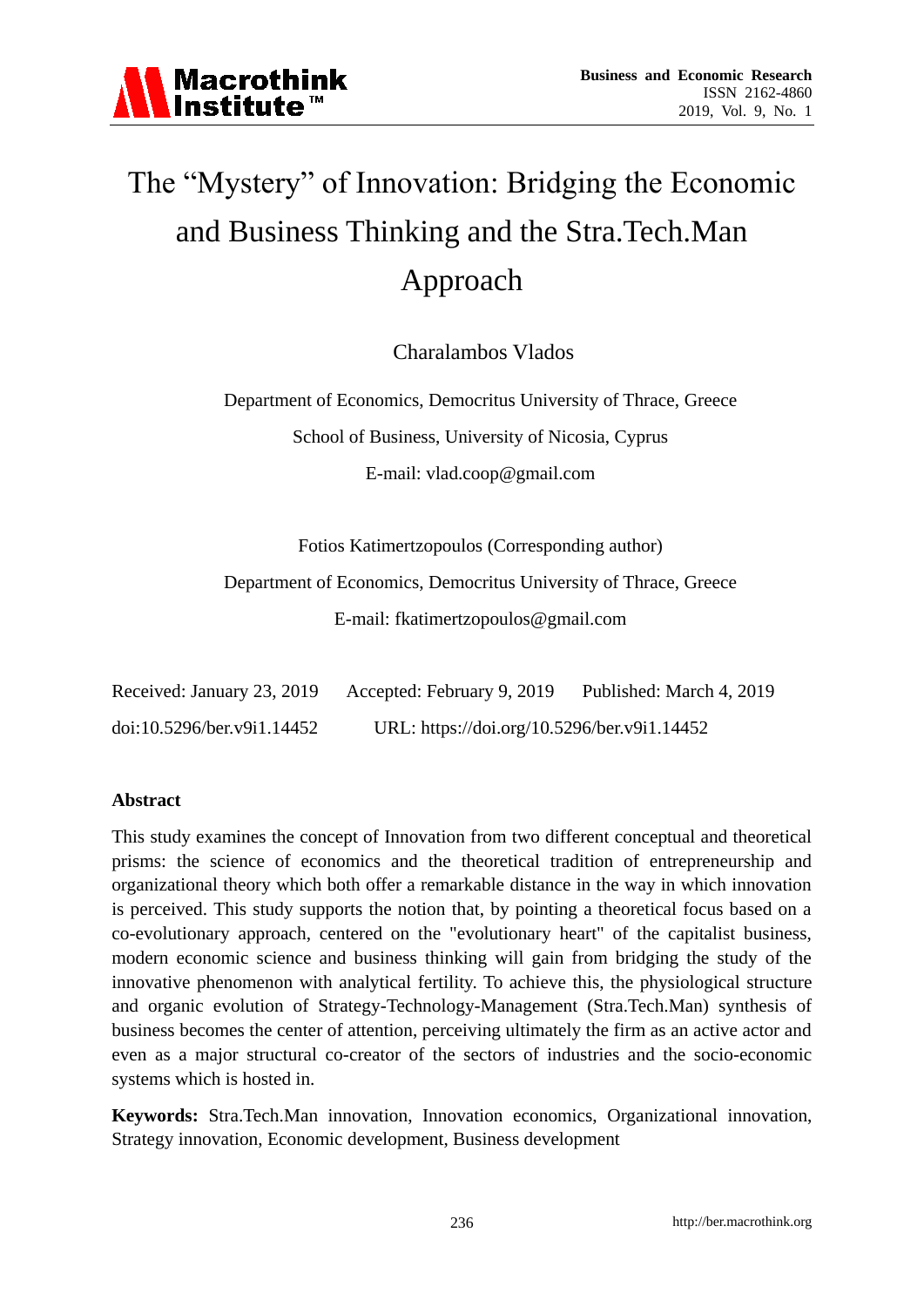

# **1. Introduction and Positioning of the Problematic: Searching for a Synthetic Definition of Innovation**

The interest regarding the problematic of innovation was not born recently. Sir Francis Bacon first presented the work of New Atlantis, where he describes a technological paradise, to which honours are attributed to the inventors, honours which would, of course, be classified in this "utopia" depending on the importance of the invention (Weinberger, 1976).

In recent years, the topic of innovation is becoming the most essential and decisive -directly or indirectly- in any attempt to interpret and predict the common socio-economic future (Aghion & Howitt, 1997; Boyer & Didier, 1998; Fagerberg, Fosaas, & Sapprasert, 2012; OECD, 2014a; OECD, 2014b; Cerne, Jaklic, & Skerlavaj, 2016). The structural foundations of socio-economic reality, technological evolution as well as all associated changes and transformations into the contained and evolving socio-economic affairs can only take place, constantly, through the implementation of innovations, of every kind, level and range (Acemoglu & Robinson, 2012; Brynjolfsson & Mc Afee, 2015; Gordon, 2016). The ability of a society to innovate constitutes the fundamental mechanism for its renewal and overall evolution, and ultimately it involves every aspect of the economic and social development process in which the society participates (Aghion et al., 2005; OCDE, 2016).

Undoubtedly, innovation never enters the world unimpeded and in a "peaceful" way: It always requires multiple incisions and rupture in its implementation and assimilation. Its core lies in the sustained interplay between creativity, dynamic adaptability and the synthesis of strategic, technological and managerial skills, people, groups and organizations (Carlino & Kerr, 2015; Vlados & Katimertzopoulos, 2018).

And yet, in overall terms, the concept of innovation continues to be covered by an atmosphere of "mystery": Ambiguity, equivocation, relative conceptual fluidity and fragmentation. The purpose of this article is to attempt to elucidate this issue striving to introduce a synthetic conceptual counterproposal, which will bridge a first conditional expression of economic and business thinking on the dynamics of innovation.

## **2. Methodology and Organization of the Present Problematic**

The discussion that follows a brief and comprehensive review of the literature with the following succession:

- The presentation of the main conceptual outline in modern understanding of innovation, focusing on the observed multiplicity in the examination of the innovation phenomenon and attempting to formulate an introductory functional definition of innovation.
- The critical examination of the central different viewpoints of innovation and the related conceptual transformation within the Economic Science.
- The critical examination of the central different viewpoints of innovation and the related conceptual evolution within the Business and Organisational Science.
- The attempt to synthesize a unified concept of innovation, through the creation of an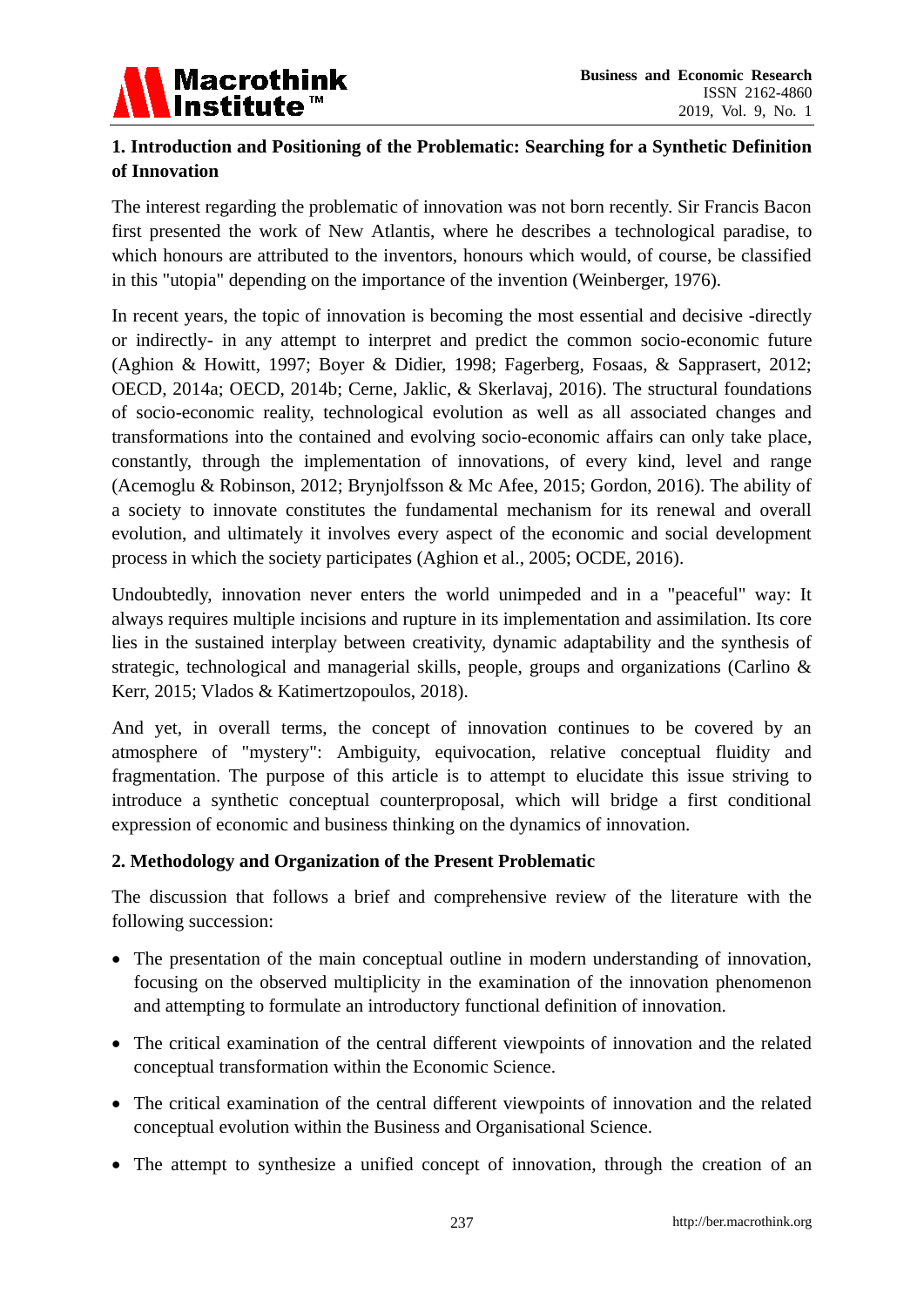

analytical bridge between Economic and Business science, in combination and through the evolutionary terms of Strategy-Technology-Management (Stra.Tech.Man) (Vlados & Katimertzopoulos, 2018).

# **3. The Main Conceptual Framework of Innovation**

#### *3.1 The Multiplicity in the Approach of the Innovative Phenomenon*

As it has been rightly pointed out by Wolfe (1994), the most obvious element that can be found in the literature of innovation is that its research results are very vague. Even in terms of providing a simple definition or thematic "retrenchment" of the subject of innovation, things are far from being clear. In practice, there is a multiplicity of different, largely convergent and complementary definitions and viewpoints to innovation, being at the same time, however, opposing and mutually exclusive to each other. In reality, there are many perspectives, different interpretative priorities and multiple focal points (Dasgupta & David, 1994; Freeman & Soete, 1997; Guillaume, 1998; Clément & Lelarge, 2006; Wolfe, Wright, & Smart, 2006; Damanpour, 2016).

A large number of theorists have tried to capture and attribute, in recent decades, the content of the "mystery" of innovation, each one in its own way. Among the most fruitful definition efforts, Porter (1990) considers innovation as the determining factor in defining industrial structures, as the absolute strategic priority of all businesses, and as a one-way street to gain the competitive advantage (Porter & Heppelmann, 2014; Porter & Heppelmann, 2015). For Narayanan (2000), innovation must be perceived primarily as a production process, since innovation refers to both output and process through which a technologically feasible solution to a problem can be achieved, that has arisen either because of a technological opportunity or a consumer need (Narayanan & O'Connor, 2010).

According to Deakins & Freel (2007), in an entrepreneurship approach, the concept of innovation refers to substantial changes in the technological background of products or production processes. According of Crossan & Apaydin (2009) innovation is the production or adoption, assimilation and exploitation of a value-added innovation in the social and economic spheres; the expansion and renewal of services, products and markets; the development of new production methods; and the establishment of new management systems: Here innovation is perceived, simultaneously, both as a process and as a result.

Thus, it seems that a very broad pluralism of definitions of innovation and a constant multiperspectivity exists among researchers and analysts. Theorists seem to understand the concept of innovation either from the strategic viewpoint or from the technological point of view, and sometimes even from the general administrative approach.

#### *3.2 Towards a Functional Definition of Innovation*

Attempting a first open synthesis with simple functional terms, innovation can be seen, ultimately, as the application of new ways of solutions on older or new problems: that is, more efficient, more effective and more "profitable" ways in a broader sense of these terms. Naturally, this definition is also incapable of claiming the meaningful integration - and let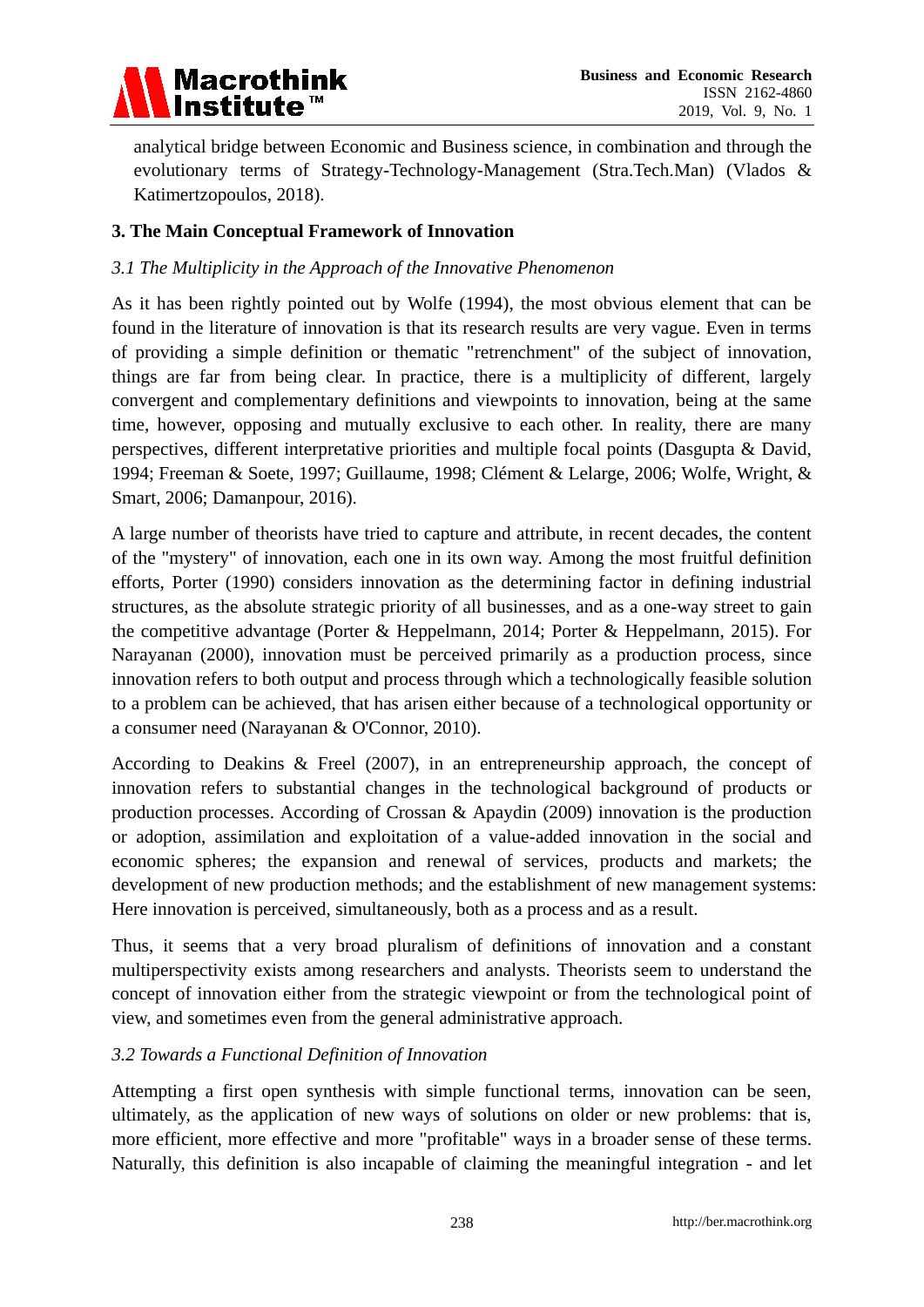

alone exclusivity - of the innovation reality.

In this open orientation it could be said that innovation is a new applied concept, a new ―construction‖ (in a broader sense) or a new method that manages to improve the performance of any "mechanism" in anything. The minimum requirement for an innovation is either the product or the process or method to be able to be classified as new (or significantly improved), increasing ultimately the performance of the carried organisation.

In overall terms, however, there seems to be a remarkable distance in the way in which innovation is perceived on the one hand by Economic science and on the other by the theoretical tradition of Entrepreneurship and Organisational theory. Each overall perspective, within the dominant paradigm that governs each period (but also on the fringes of the dominant approaches in the context of "heterodox" approaches that emerge) seems to hold on to the concept of innovation a different handling and a different interpretive architecture (Kuhn, 2012; Godin, 2015). This conceptual distance, indeed, seems to be useful in trying to be resynthesized conceptually by liberating the overall explanatory potential of the concept of innovation.

## **4. The Economic Thinking in the Study of the Innovation Dynamics**

*4.1 Fertility of Classical Political Economy and the "myopia" of Neoclassical Tradition and Conventional Keynesianism*

Certainly, the foundation of the entire building of economic science lays on the Classic Political Economy (CPE). In fact, the first roots of the Economic Development Theory can be found in the work of classical economists of the 18th and 19th centuries (Screpanti & Zamagni, 2005; Blaug, 2008; Skousen, 2008).

Overall, in the work of A. Smith (The Wealth of Nations in 2000), the concept of innovation even without an explicit reference - emerges as the deepest explanatory foundation of the entire development process. It is not interpreted strictly on the mechanical-technological basis of innovation (new machines), but is opened directly - and with great overlap - to its fully interconnected management content (expanded division of labor) and its necessary broader strategic horizon (international trade and conquest new markets).

The thought process of Smith (2000) is, undoubtedly, the birth mother of the Economics of Innovation as it realizes the expansive dynamics of the "new" at all levels as the fundamental mechanism of capitalist development itself (Figure 1).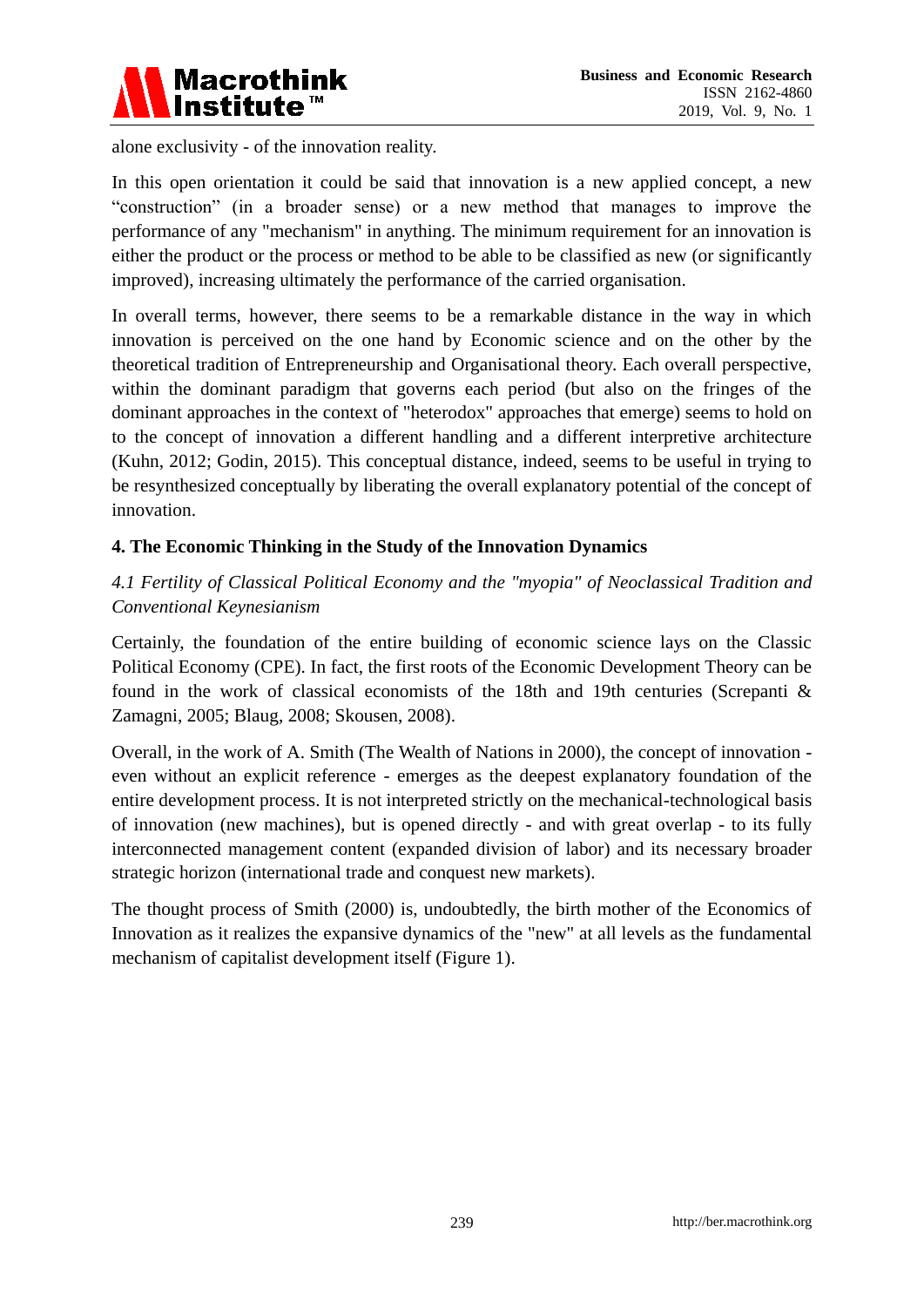



Figure 1. The underlying engine of innovation and the overall model of capitalist development in accordance with the thought of A. Smith

The first decades between the publication of The Wealth of the Nations of Adam Smith (2000) and the Principles of David Ricardo (2002) were undoubtedly a period of excitement and euphoria for the bourgeoisie of the time, in the context of the emerging and constantly empowering industrial revolution (Mark, 1993).

In general, however, the classical political economy over the years seems to have turned towards less optimistic projections (Dienstag, 2006). But particularly Thomas Robert Malthus, through his work and the "Essay on the Principle of Population", argued that reality was more conducive to the necessity of assimilating the principles of moral self-restraint and puritanism than to the optimistic prospect of an unimpeded innovation towards future improvements of human societies (Slaboch, 2018).

Obviously, in the forefront of criticism against capitalist optimism in the 19th century is the contribution of Marx. Marx, principally in Capital, but also throughout his rich work, fully accepts, deepens and reinforces, on a theoretical level, the pre-existing classical position that expansive internationalization is an absolutely necessary condition for the existence of capitalism itself. At the same time, Marx together with Engels in the Manifesto of the Communist Party, did not hesitate to recognize the revolutionary developmental role of the bourgeois / capitalist class itself and of the technological progress that mobilizes and expresses in "deterministic" terms. In Marx's theoretical perspective, in particular, the production conditions are the main determinants of the overall and surrounding social structure, which in turn creates values, lifestyles, cultures and institutions (superstructure), which ultimately set the limits of development of the economic base. These forms of production and the accompanied social constructs have their own co-evolutionary logic. According to Marx's perspective, the deeper center of the developmental motor of capitalism –in other words, the identification of the historical specific productive forces - recognizes the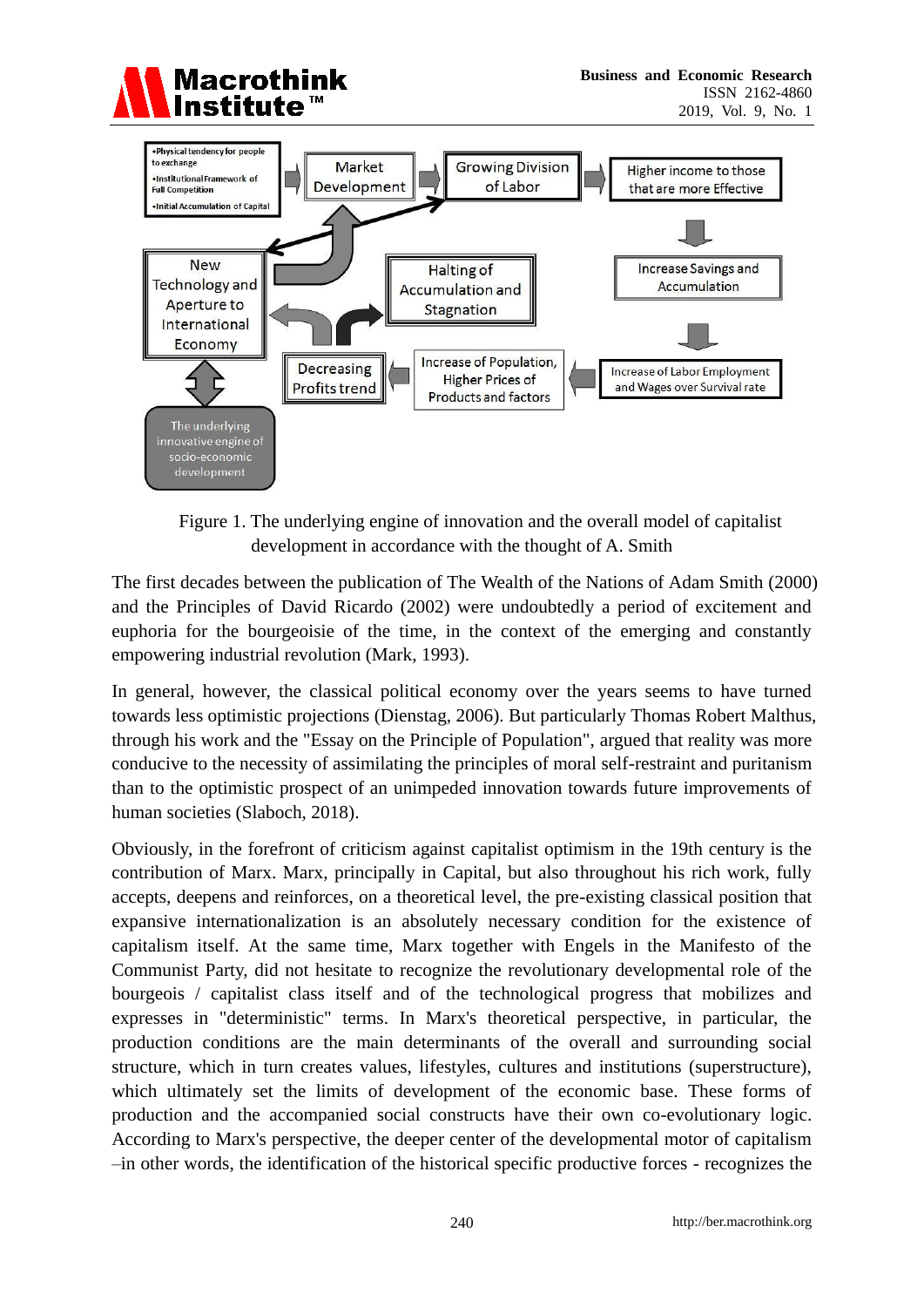

dynamic evolution of the means of production and the tools of each place and time. In this way, the overall technological development becomes, ultimately, in his view, the ultimate protagonist of the socio-economic development (Marx, 1955; Marx, 1976; Castoriades, 1987; Hobsbawn, 2017), (Figure 2).



Figure 2. The "relentless" dynamics of technical progress and competition and the inevitable collapse of capitalism

Later on, the arrival and prevalence of the Paradigm of Neoclassical Theory seemed to throw an interpretative shadow upon the subject of innovation dynamics in the socio-economic terms. The traditional "conventional" economic theory, the neoclassical as well as the theories inspired and directed by orthodox Keynsianism, were never really "charmed" with the overall innovation problem (Weintraub, 2007).

To start with, the conventional neoclassical theory of growth, in particular, considers the operation of the market as a simple- and in essence disconnected from any wider socioeconomic system - resource allocation mechanism, in which the demand interacts with the supply, in order to determine the prices, achieve and maintain market balance (Parkin, 1997). The capitalist business is therefore considered here in the vast majority of the theoretical operations to be a "hollow cover", a static "black box" which exists to solely perform an automatic transformation of economic inputs into outflows. In neoclassical theory, in particular, the pace of technological change affects "mysteriously" the rate of economic growth without being however affected by it. As such, the reverse is not applied: The relationship appears strictly as to be as a one-way direction. According to this theory, innovation is always caused by a variety of independent exogenous variables and mechanisms, and as such, actors operating with consistent logical action criteria can control it to some extent but cannot influence the rhythm and its direction (Fonseca, 2002; Geels, 2005; Cerne, et al., 2016).

Paradoxically, even in its deeper sense, traditional economic theory finds it difficult to see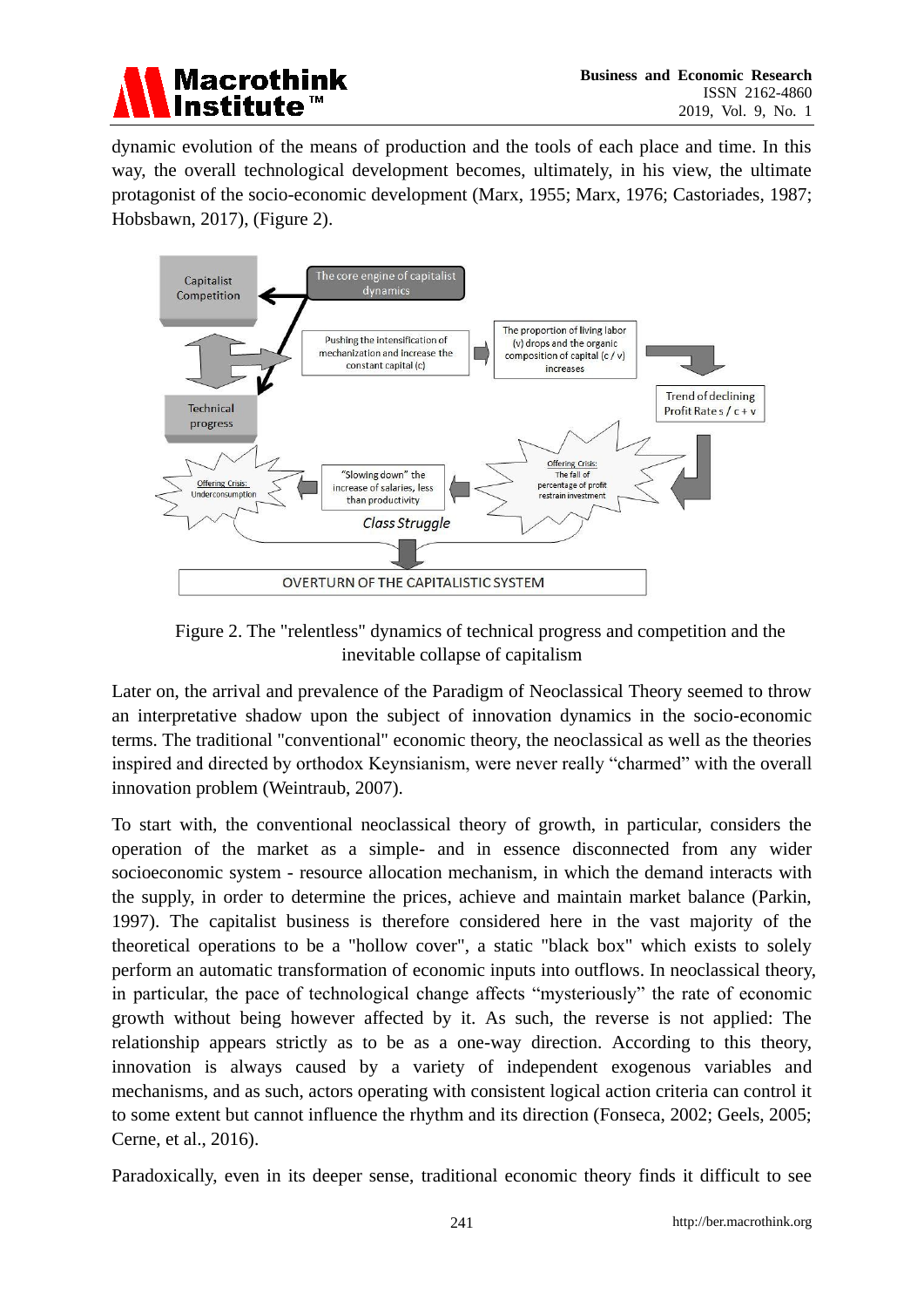

clearly and to "assimilate" the dimensions new knowledge and innovation of this interpretation. According to Marshall (1890) the Capital consists largely of knowledge and organization, is the most powerful production mechanism and the organization helps knowledge. However, for neo-classical economists, the key issue was the use of the existing knowledge, which is concentrated only on price information. They did not concern how this knowledge is created and neglected to examine the position of the business as a creator of knowledge. On the contrary, the Austrian School of Economics, represented mainly by Friedrich von Hagen and Joseph A. Schumpeter, gave more importance to the role played by knowledge in economic affairs (Hayek, 1941; Schumpeter, 1949).

However, the fundamental Keynesian tradition does not appear to be more open-minded in interpreting terms regarding the study of the innovation dynamics. Despite the very clear deviation from the neoclassical perspective - especially regarding the possibility of achieving automatically full employment balance- it also seems unable to welcome the problematic of innovation in a fuller and structurally more fundamental way (Keynes, 2001).

In his General Theory, Keynes (2001) under a different approach neglected the issue of investments which aim to introduce faster and more efficient new technologies. As Freeman & Soete (1994) quite rightly point out, in fact, in General Theory, Keys was retreated to positions that ignore the overall term of technology by introducing the largely artificial concept of a temporary fall in the marginal profitability of capital, without correlating with the real changes in technology and capital stocks. For the Keynesians, therefore, the importance to determine the nature of new technologies and fast-growing industries was structurally insignificant.

#### *4.2 The Drastic Reintegration of Innovation Dynamics into Modern Economic Theory*

Undoubtedly, J.A. Schumpeter (1883-1950) provided the most fundamental contribution to the exploration of the nature and dynamics of innovation, opening a whole new way of interpreting the scholarly economic science. In comparison, for J.A. Schumpeter's innovation process was, by its very nature, a structural cause of imbalance and development in the system, and not the manifestation of a calm and smooth transformation into a new market balance (Schumpeter, 1949; Schumpeter, 1951; Scherer, 1984).

In this context, indeed, the fundamental concept of "creative destruction" emerges: The creative destruction that is taking place according to its perspective, namely the progressive destruction and demolition of outdated technologies, the decadent sectors of economic activity, and the receding and dying reassured enterprises, and at the same time, new technologies of new branches of economic activity and innovative enterprises emergence through a evolutionary mimetic process aimed at monopoly returns on innovation (Schumpeter, 1942).

Therefore, these theoretical bases articulate an attempt to understand the concept of innovation in an evolutionary and structural way and the process by which it develops and diffuses into the individual socio-economic systems and the global system. What seems to be of increasing importance is the role of institutional dimensions and the way they interact in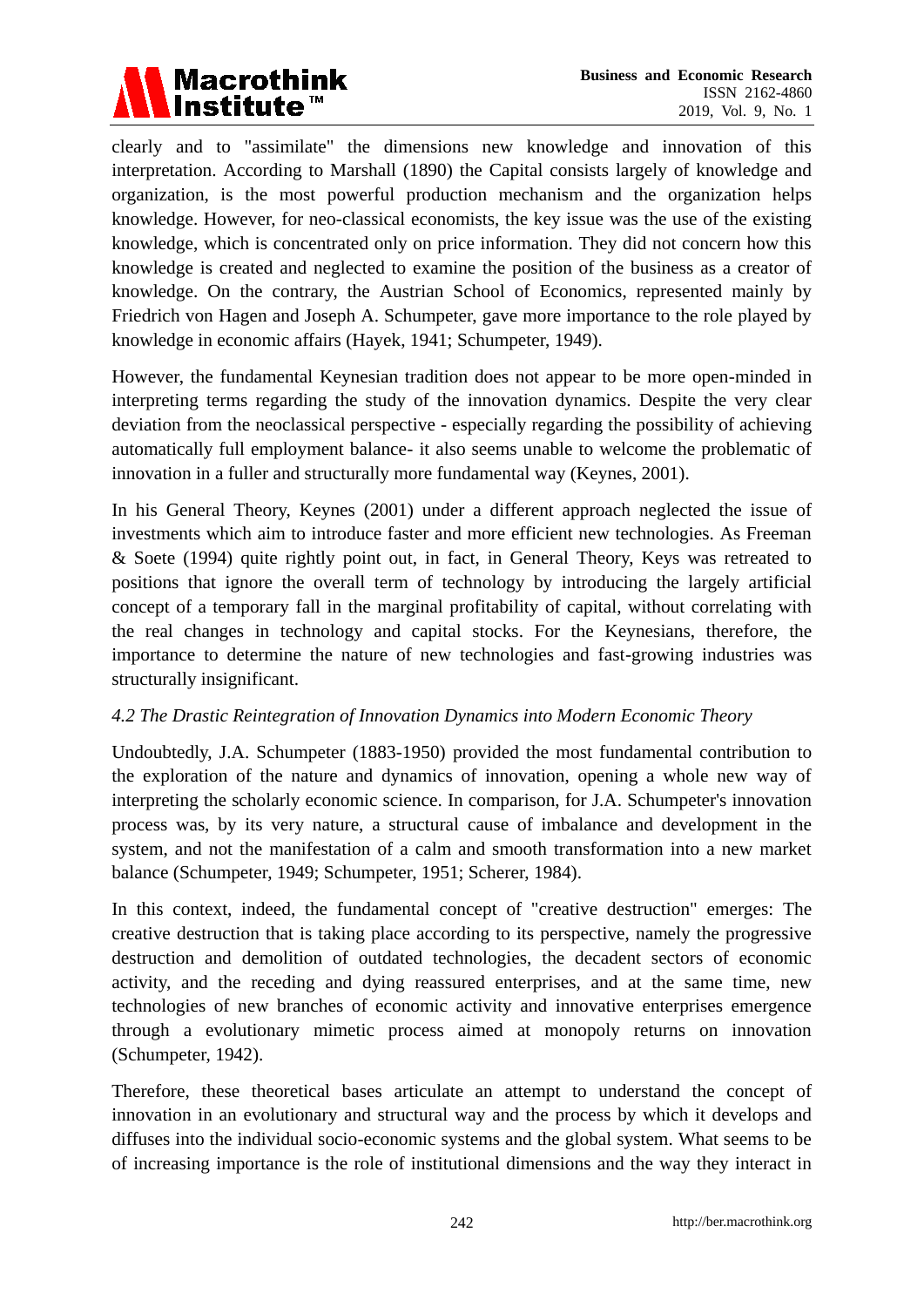

creating new knowledge (Brynjolfsson & Mc Afee, 2015; Gordon, 2016). The systematization of this overall institutional dynamics that causes -and its being provokedfrom innovation has been developed within the thematic national innovation systems (OECD 1997; Bassis & Armellini, 2018).

There are a variety of definitions that attempt to approach the issue in a convergent and complementary way. According to them, a national innovation system can be characterized as:

- The national institutions, the incentive structures and the competitive advantages that govern them and which determine the degree and direction of technological learning within a country (Patel & Pavitt, 1994).
- That distinct sum of institutions that jointly and personally contribute to the development and diffusion of new technologies and provide the framework within which governments shape and implement policies to influence the innovation process. It is, therefore, a system of interconnected institutions for the creation, storage and transfer of knowledge, skills and artifacts that define new technologies (Metcalfe & Georghiou, 1997).

Most of the above dimensions have been studied, analyzed and synthesized within the framework of the French "School of Regulation" since the 1970s (Aglietta & Orléan, 1982; Billaudot, 1996; Billaudot, 2001; Boyer, 2004; Amable, 2005). In a parallel conceptual direction, already since the late 1980s, the approaches of "micro-competitiveness" were also emerged. In this stream of discussion during the late 1980s, the "micro-orientation" in the MIT approach was also recorded (Dertouzos, Lester, & Solow, 1989). In this, a "bottom-up" approach is usually chosen instead of the usual "top-down" of competitiveness including, indirectly but absolutely decisively, the innovation process. In these approaches, a point of convergence is the finding that knowledge and organization of relationships, both inside the enterprise and between enterprises, in a comparable historical and spatial socio-economic context, is always of great importance.

On this conceptual basis, the concept of "innovation environment" (milieu innovateur) is also built (Aydalot, 1984; Aydalot, 1986a). Specifically, an innovation environment can be defined as a set of multi-dimensional diverse business activities and diffusion of knowledge which is open to the exterior and incorporates, in a gradual process, expertise, rules and "relational capital» (capital relationnel). Particularly, under this approach, spatial development is perceived as a synthetic product of both innovative processes and socio-economic synergies, which fan out into specific spatial contexts, of local range.

By this reasoning, local innovation system is defined and localized at a lower level of spatial perception of the innovative environment; the structural components of which can be grouped into three main categories: a) the running skill, b) the operational rules, c) the relational capital, namely: capital in terms of the value of the generated, maintained and reproduced relationships.

In a converging direction, Carlota Perez's "Neo-Schumpeterian" work is also being driven. The most interesting point in Carlota Perez's reasoning in relation to the "change of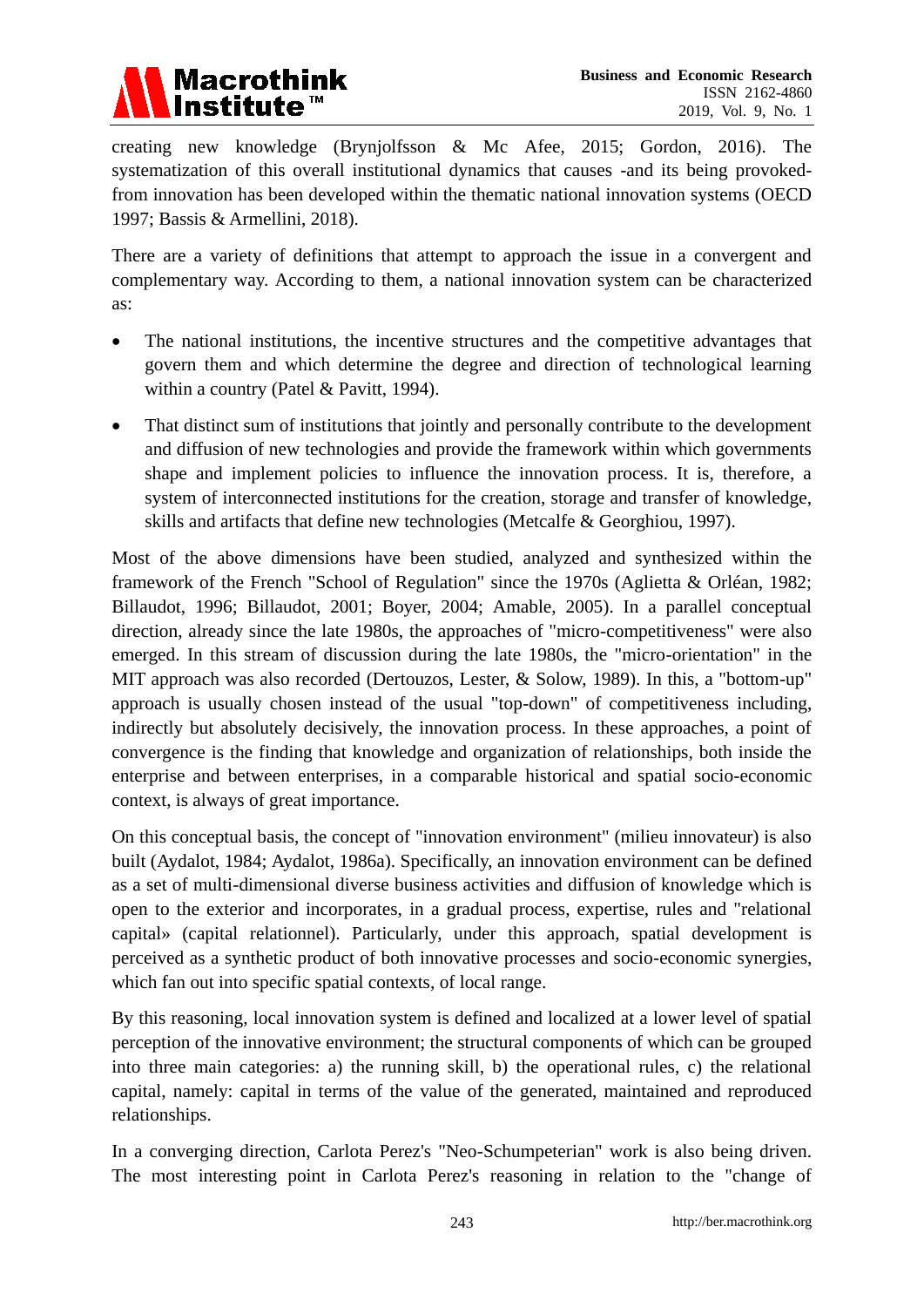

techno-economic paradigm " is the view that the periods of high growth explosions occur only when there is a "good combination", an active agreement between the new techno-economical " paradigm " of a long wave of economic development and the social and institutional climate that surrounds it (Perez, 1983; Perez, 2013; Marin, Navas-Aleman, & Perez, 2015).

## *4.3 Innovative Dynamics, Socio-economic Systems and Globalization*

In this context, however, a series of very important issues are still open: Can the logic of globalization be combined with this historically and institutionally determined innovation momentum, which is always perceived as the childbirth of specific spatial socioeconomic systems? The innovational dynamic globalization will not, in the end, surpass the differences of socio-economic systems? Is not equating and ultimately "flattening" the differences between different socio-economic spaces? What significance can anymore find in any local or national particularity in terms of innovation (Amable, Barre, & Boyer, 1997; OECD, 2014b; OECD, 2016; Katimertzopoulos & Vlados, 2017).

Christopher Freeman explains in particular that: In contrast to the recent work on "globalization", this research argues that national and regional innovation systems remain a necessary field of economic analysis. Their importance is drawn from the networks of relationships that are essential for a business to innovate. Although external international connections are becoming, of course, increasingly important, the influence of the national education system, industrial relations, technical and scientific institutes, government policies, cultural traditions and many other national institutions are fundamental to understanding innovation. And he concludes that differences in national socio-economic structures continue to make a decisive contribution to competitive success even at the era of globalization (Freeman, 1995; Freeman, 2002; Edquist & Hommen, 2008; Kuhn, 2012; Paunov, 2012; Bremmer, 2014), (Figure 3).



Figure 3. Changing the techno-economic paradigm and the necessary institutional adjustments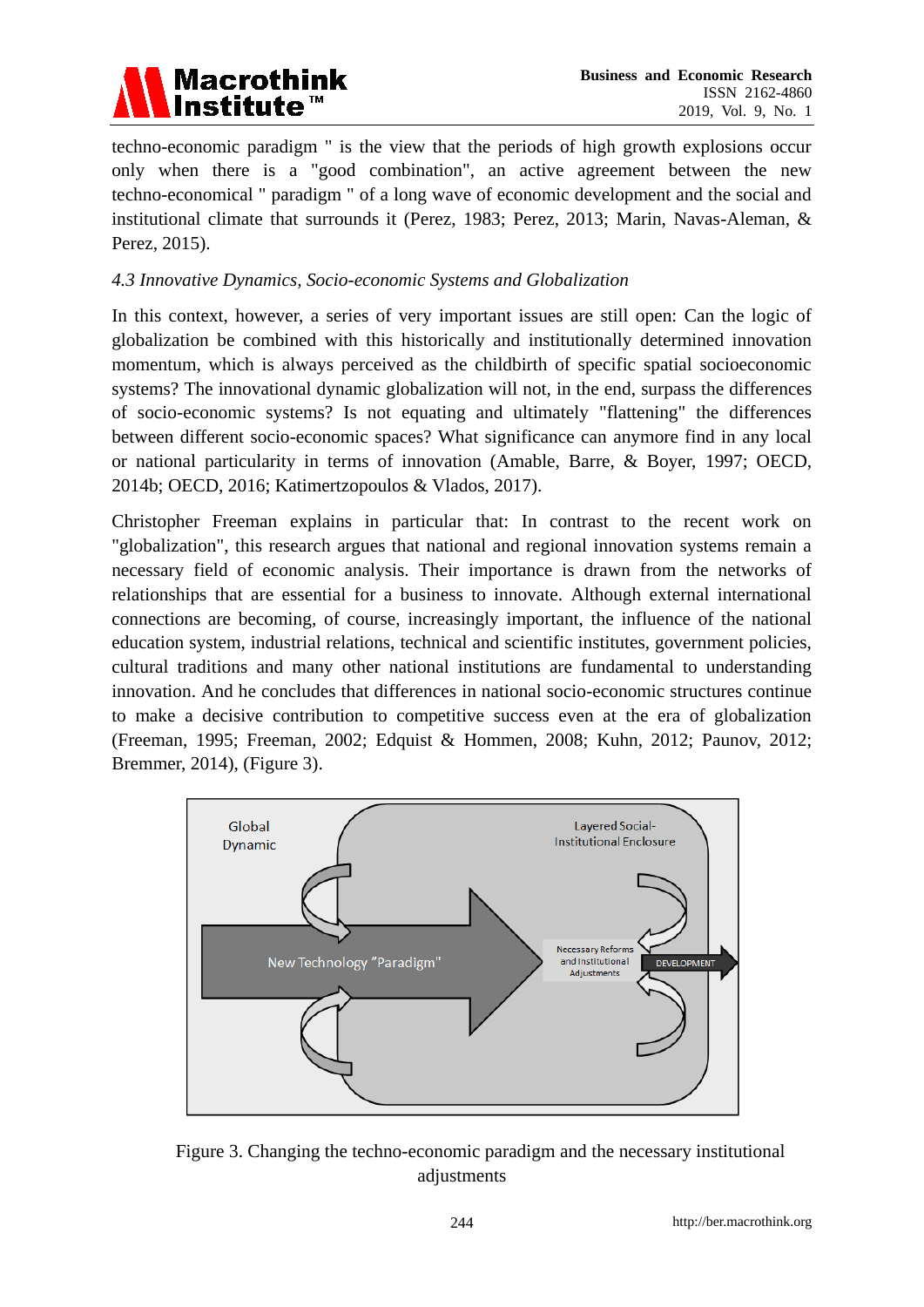

And indeed Freeman's point seems to bring his ideas closer to the conclusions of Michael Porter, who starts from a clearly different theoretical starting point. In particular, Porter (1990), in his many contributions to economic and strategic theory, has also introduced an analysis of the so-called national "diamond" of competitiveness. The analysis of M. Porter's "diamond" attempts, in particular, to interpret the national advantage enjoyed by some national industries and businesses within them (Porter, 1990). In the depth of his analysis, the dimension of the inner innovation dynamic of the national system emerges indirectly.

The focus of Porter's analysis is therefore on the comprehensive exploration of the construction of sectoral competitiveness, approached by its national contexts. This analysis leads to the conclusion that the competitive advantages are not static, not "inherited forever" and do not arise automatically, never and nowhere. Instead, they are created and recreated, always, through peculiarities that vary from country to country and from sector to sector (Porter, 1990).

However, in subsequent years, M. Porter has repeatedly stressed the importance of localitythe "home advantage" that acquires great importance in the globalization (Gibson, 1998). In his reasoning, "innovation advantages" are always subject to an inevitable process in progress, in which the technology eliminates the traditional advantages of location. But by doing so, it can create new advantages for the location, possibly at a higher level.

All in all, approaches that attach specific interest to the spatial- institutional and historicalbackground of the innovation process seem extremely useful in understanding the modern global dynamics of innovation. The nation-states and the socio-economic systems that they are formed within them, at every level (local, regional, national and international) are still instrumental in shaping the overall innovation dynamics (Hanson, Lind, & Muendler, 2015; Chaney, 2016; Katimertzopoulos & Vlados, 2017; Arkolakis et al., 2018).

# **5. The Critical Points of Business Thinking in Studying Innovation Dynamics**

# *5.1 The Foundations and Contemporary Transformation in the Perception of Innovation in Business and Organizational Thinking*

Beyond Economic thinking and science, the innovative and cognitive phenomenon has, certainly, been intensively studied by the wider Organizational and Business Science (Nonaka & Konno, 1998; Prax, 2007; Walker, Chen, & Aravind, 2015). In this context, interpretive efforts usually have been focused on individual "game players", businesses and organizations by studying them at all their activity levels. Some of them are focused on the overall organizational level, some others on the segmental, the departmental or the team; others even on the individual-psychological. Few others attach great importance to their strategic priorities, to the technological parameters, or finally to the management requirements of the innovation process. We see here, no doubt, a rich variety of multiple interpretations.

First of all, for Peter Drucker, the pioneer in examining innovation in management science, innovation is simply the response to change in a creative way: It is the process of producing new ideas, the improvement of processes or the redesign of products and services - and at another level, more abstract, innovation is the new way of thinking in a business (Edersheim,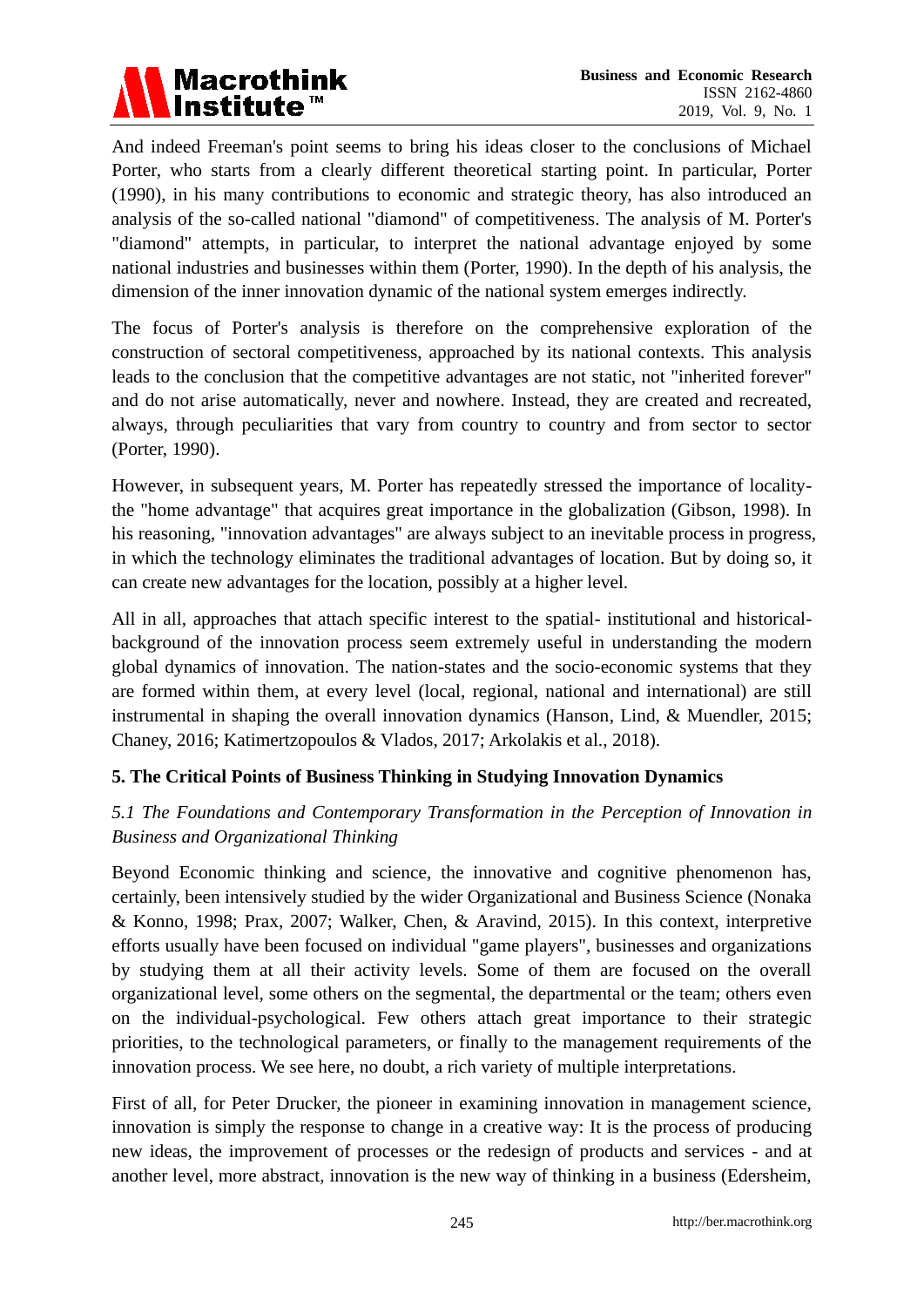

2007).

In addition to fundamental approaches, in the last two decades, in particular, a new stream of thought in organizational science has been remarkably enhanced, calling for a radically new perspective. Apart from the fundamental approaches, in the past two decades in particular, a new current of thought in organizational science that calls for a radically new optic has strengthened noticeably: The perception and study of social organizations in terms of living organisms and ecosystems (Kashan & Mohannak, 2017; Bassis & Armellini, 2018). This approach calls for a definitive transition from "engineering" to "biology" of businesses, providing a vital opening for bridging the gap with the perspective of modern economic science, as we will see later (Kauffman, 1993).

Beyond this significant trend - with a deeper character of a paradigm transition - in the last decades there is also a remarkable – even if relatively subtle - analytical tripolism regarding to the understanding of innovation dynamics in the international business literature, which will be briefly examine here (Clarke & Clegg, 2000; Dogan, 2001; Antonelli, 2003).

# *5.2 Approaches of Innovation that Grand Strategy its Analytical Priority*

First, Michael E. Porter in this particular analytical orientation - in an indirect but remarkably compliance with the views of Hammel and Prahalland - distinguishes the failure of management to tell the difference between strategic and operational-managerial efficiency as the main aspect of the problem: While both dimensions are essential for leading performance of an organization, their significance may vary (Porter, 1996; Eisenhardt & Martin, 2000; Grant & Baden-Fuller, 2004; Hamel, 2006; Zhou & Sun, 2016).

Porter notes, in particular, that the only valid and lasting way to achieve a competitive advantage is through innovations and substantial strategic repositioning (Porter, 1996). Naturally, these innovations and reorientations in their perspectives must always be consistent with a consequent and original strategic direction. That is why there must be an inaugural and fundamental strategic vision within which the innovations that are underway will operate (Note 1).

In turn, Prahalad promotes the modern strategic innovation challenge to the world of co-creation, through the direct and continuous cooperation between producer and user, underlining that while the strategic orientation (or strategic intent) of an business may be obvious, strategy is always a process of continuous experimentation, risk reduction, time compression and investment minimization and, at the same time, maximization of the market impact. As such, strategy must be primarily and always a process of innovation and discovery (Prahalad, 2004).

In the same direction there are many other newer approaches that bring forward the motion of searching the best strategic ideas outside the traditional boundaries of an organization. Whether reference is made to open invitation to raise external resources (crowdsourcing) of Howe (2009), either in cooperative economy (wikinomics) of Tapscott & Williams (2010), or collaborative thinking (we-think) of Leadbeater (2009), in all these converging perspectives, it is now clear that the modern innovative game requires the generous abolition of the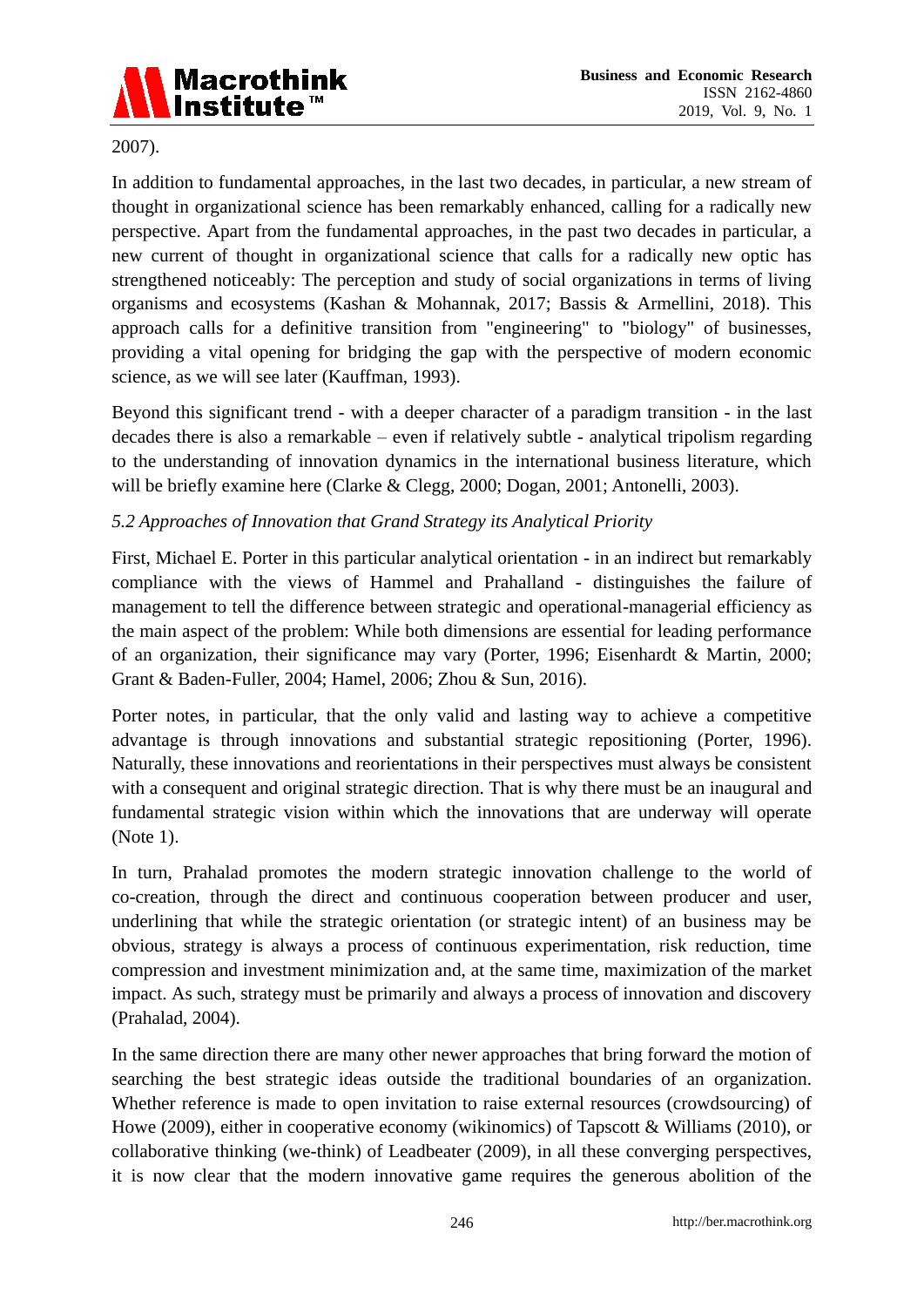

watertight boundaries of business and its drastic opening to their strategic external environment.

In the same direction, already since the 1990s, Norman Augustine, when referring to change, sectoral reconstruction and survival, he began by pointing out that all modern businesses are finding themselves in a highly uncertain and fluid competitive environment. His conclusion was that in an increasingly fluid environment of continuous restructuring of sectors, only two types of companies are traced: a) those who change and survive and b) those that end up ceasing its operations (Augustine, 1997).

In this line of thought, Kim & Mauborgne (2005) gave a quite original answer to whether and how a business can escape from the direct competitive confrontation, and survival beyond the painful and "bloody" path between hammer and the anvil. They argued in particular that the most dynamic businesses of the future would not climb "fighting" with their competitors in already existing and incumbent industries, but they will do that by creating new "blue oceans", e.g. new, unspoiled areas, new sectoral fields, which are offered for rapid and "bloodless" growth.

The strategy of these pioneering analysts is based on what they call 'value innovations', e.g. the creation of a completely new, distinct proposal-value for their customers, thus leaving behind their traditional sectoral rivals and creating a whole new demand (Markides & Geroski, 2004; Crainer & Dearlove, 2005; Markides, 2008) (Note 2 & Note 3).

#### *5.3 The Innovation Approaches that Attribute Analytical Prominence to Technology*

At the same time, a large number of analytical contributions to the problem of innovation, in our days, attribute a prominent and overwhelming importance to the technological dimension of innovation (Boonstra & Vink, 1996; Uchupalanan, 2000; Schilling, 2008; Guellec & Paunov, 2017).

In this direction, particularly important is Christensen's approach with his research Disruptive Technologies: Catching the Wave (Christensen & Boyer, 1995). In his perspective, disruptive innovation - subversive and even divisive innovation - establishes a theoretical model of explanation of the rapid technological changes that develop, diffuse and interfere with business activity on a global level (Christensen & Boyer, 1995). Specifically, Christensen argues that the disruptive technologies follow performance trajectories, and in particular during in their first steps, they are considered marginal and "heretical." Disruptive innovation is defined as a product or service designed for a new customer group characterized by uncertainty and instability in its early stages (Christensen, Dillon, & Hall, 2016).

Christensen's approach, over the time, has received a variety of criticism. First of all to it is worth highlighting that the act of change, which inevitably introduces an innovation, always refers more to the sphere of overall socio-economic dynamics than to narrowly meant technology. Something that seems to be underestimated by some technologists like Christensen is the fact that there is always a necessary structural period for the understanding and socio-economic assimilation of change. Moreover, the theory of subversive innovation has often received criticism as, in addition to being seen several times as a supposed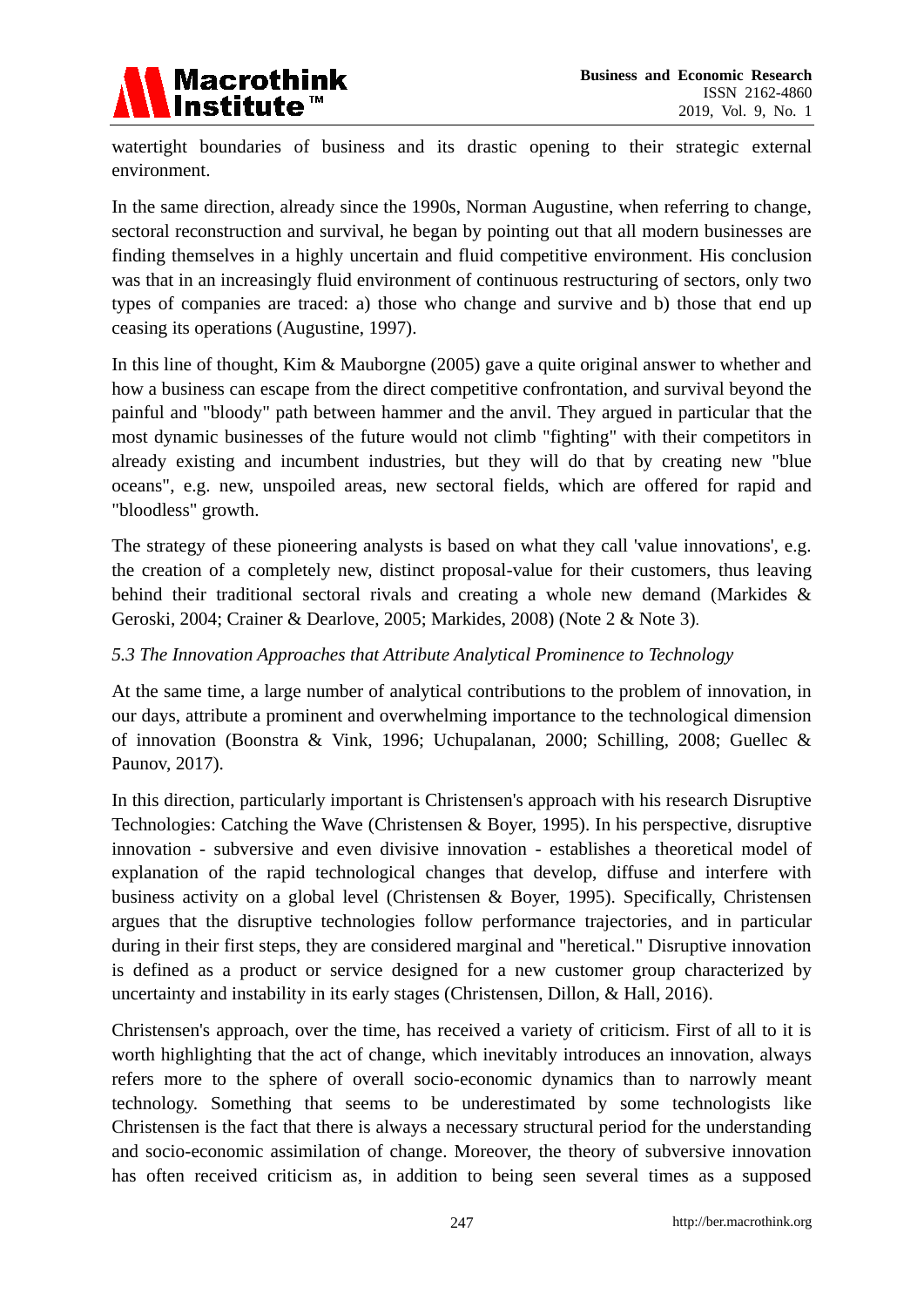

"lifesaver" or as the sole pursuit of a business, is an approach that is based on selected case studies perceived as the main proof of element and therefore it cannot be interpreted as a theory that can explain all aspects of modern economic life (Krugman, 2014; Lepore, 2014; Weeks, 2015; Guellec & Paunov, 2017) (Note 4).

Deeper than Christensen's approach, it is becoming clear that only when people, and the groups in which they are involved, feel more confident and certainty in experimenting, then they pursue more new ideas and practices.

#### *5.4 Innovation Approaches that Attribute Analytical Priority to Management*

Appearing as a third pole to the study of innovation dynamics within organizational and operational theory, the one that attributes the interpretive primary to the dimension of management emerges. Inside this perspective, there are a number of individual management approaches to the innovation process: from inspired leadership to systematic human resource management and from the proposal of total "reengineering" to the priority of effective management of intellectual capital of organizations (Birkinshaw, Hamel, & Mol, 2008; Damanpour, 2010; Walker, Damanpour, & Devece, 2011; Volberda, Van Den Bosch, & Mihalache, 2014).

Naturally, this analytical line is not late. For example, since the 90s, Belasco & Stayer (1994) concluded that what is important for the innovative performance of an organization is primarily the actions of its leader, having the principal responsibility to oversee that the people to whom has delegated responsibilities focus on the "right" objectives: The hard strategic question of "what am I doing ?", they conclude, is meaningless if the nature of what the customer values remains unclear; consequently, it will be impossible to offer it consistently. Ultimately, the innovative efforts of a business must, according to this approach, always focus on solving the specific needs of the customer, which clearly implies a necessary opening of the organization's management logic to the requirements of their socio-economic environment.

Certainly, the approach that has excelled the previous in this particular problematic is the one of Business Process Reengineering (without of course avoiding criticism). Specifically, based on Hammer and Champy's perspective, redesigning business processes eventually changes almost everything within an organization, as all aspects (employees, jobs, managers and values) are linked to each other. The authors note in particular that the characteristics required by the post-industrial era are, on the one hand, orientation towards innovation, change and personal responsibility, and on the other hand, the cooperation of the groups, a degree of unselfishness under which the client becomes the center of the processes and actual capacities, especially learning, so that complex work tasks can be carried out (Hammer & Champy, 1993).

On the other hand, Kanter (2009) focuses on the leadership's innovative capability and estimates that the best leaders have some, almost universal features: They are much more effective when they can build coalitions, develop and use a support system, to encourage, to listen, elements that strengthen the innovation capacity of each organization.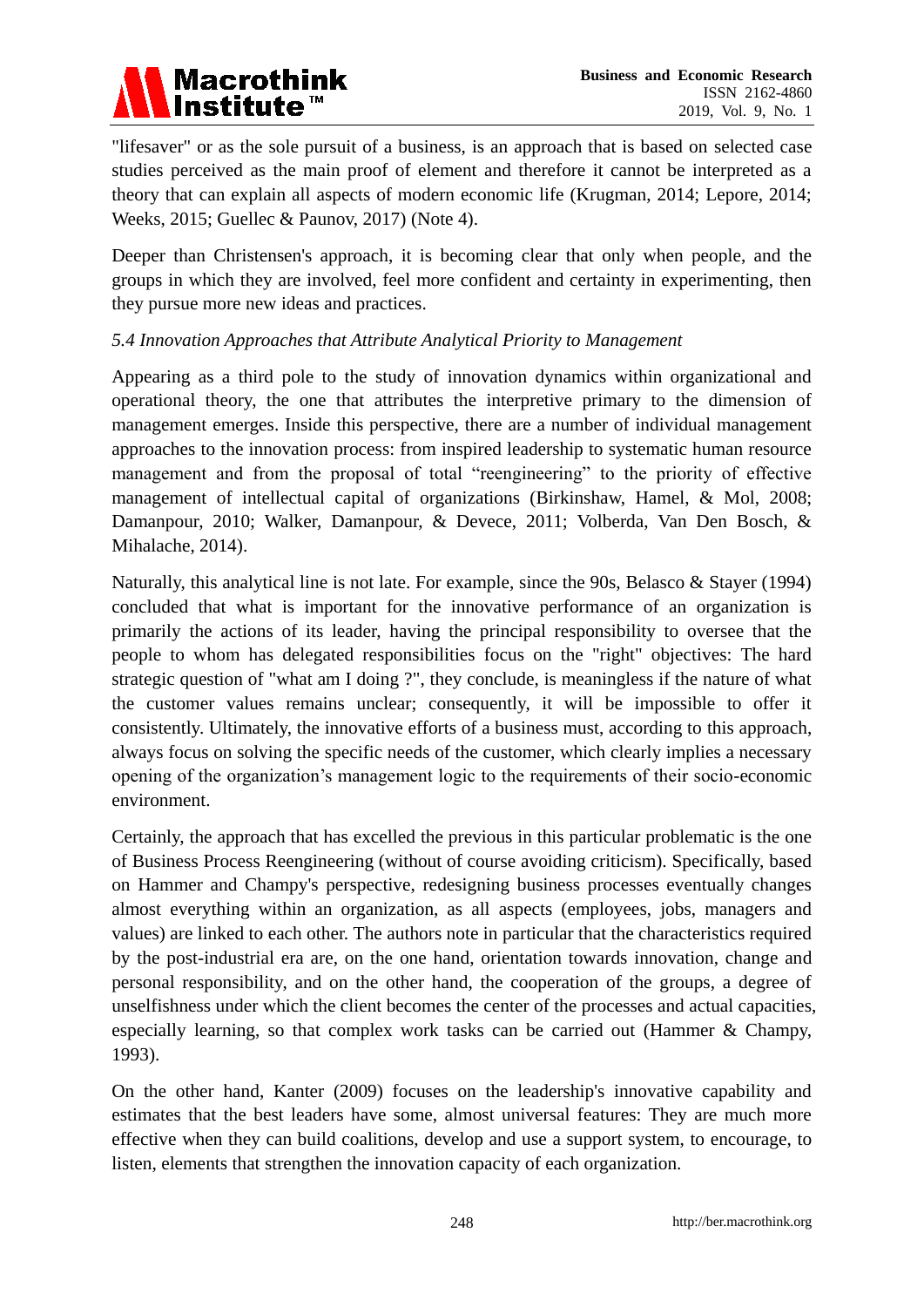# Macrothink<br>Institute™

In a similar direction, Warren Bennis believes the biggest challenge for leaders in the 21st century will be how to unleash the mental power of their organizations. He concludes that the problem that almost all leaders will face in the future will be on how to develop the social architecture of their organizations so that it actually produces intellectual capital (Bennis, 2009; Bennis & Goldsmith, 2010).

Comprehensively, the analytic focus to the human factor appears to be of particular interest in the study of the innovation phenomenon, in the context of modern organizational theory. In this direction, Sumantra Ghoshal also emphasizes in his work that financial capital is no longer a scarce resource. It therefore distinguishes the emergence of a different leadership philosophy that will dominate in the future, focusing on purpose, process, human philosophy and which will determine the innovativeness of organizations (Ghoshal & Bartlett, 1999; Bartlett & Ghoshal, 2002).

And what supplies are needed for a company to succeed tomorrow? At the same time, Ridderstråle & Wilcox (2009) underline the need for modern innovative companies to come into contact with the feelings of their people (Note 5).

# **6. Constructing the Bridge between Economic and Business Thinking on Innovation**

Observing the unfolding of the scientific literature of the last decades in the study of innovative dynamics, this paper arrives to the following three main constatation:

- (1) In its evolution, modern economic science seems to be progressively turning towards an increasingly integrated systemic, evolutionary and institutional perspective on the concept of innovation (Arena & Lazaric, 2003). Conceptual and interpretative constraints and analytical myopia of "traditional" economic- convective mainstream neoclassical and Keynesian direction - appear to be phasing out, to the extent that a fuller and more credible perception of the dynamics of innovation that drives contemporary socio-economic systems is becoming increasingly global (Veltz, 2000; White, 2002). Thus, it can be assumed that modern economic thinking seems to understand in an increasingly spherical way the importance of the socio-economic substratum of innovation and attribute to its study an increasing importance (Maurice  $\&$  Sorge, 2000). Nevertheless, economic science still seems, to a large extent today, hesitant to deepen its studies in profound business terms. In fact, seeing the problem in depth, "what is the capitalist business" is not - and never was - a question with unique and self-explanatory answers; something which does not seem to be fully perceived by a large portion of modern economists to whom traditional mechanical and simplistic perspective continues to dominate, although considerable theoretical progress has been achieved (Boyer & Freyssenet, 2000; Durand, 2000).
- (2) The progress in modern exploration of the innovation phenomenon in the organizational and business literature shows the gradual deepening of the study in all individual intra-organizational dimensions of the phenomenon, in a progressively more complete and penetrating way (Ahlstrom, 2010; Li, Y et al., 2010). Nevertheless, to a large extent, the necessary dynamic and cohesive perception of the socioeconomic environment of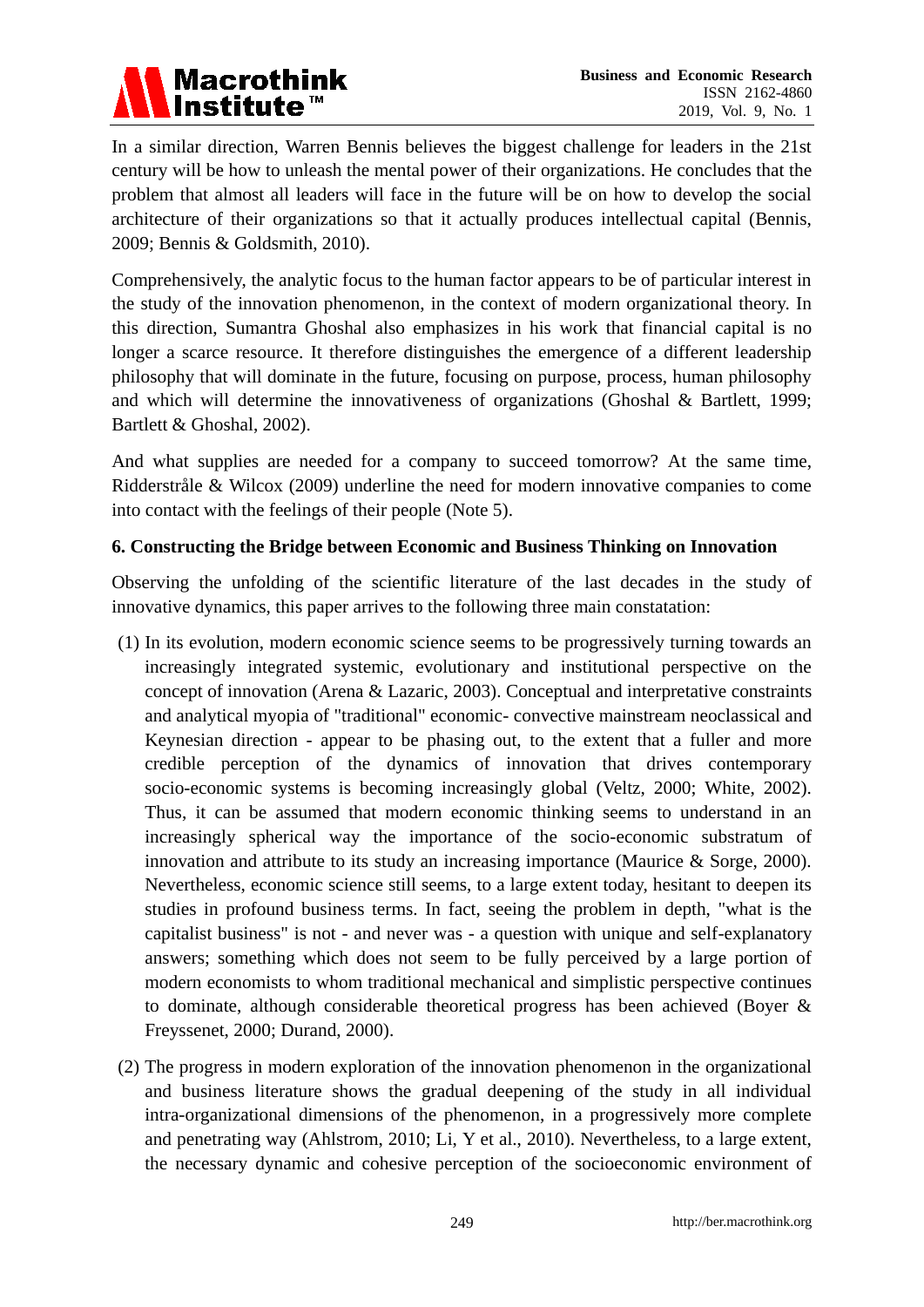

innovation continues to be perceived in a relatively partial and restrictive way (Lebas, 2003; Perez, 2003). At the same time, the preservation and reproduction of a specific "interpretive tripolism" is observed, with the rendering of the analytic primacy to either strategy or technology or management, while in contrast, it becomes progressively clear that the innovative phenomenon can only, always and necessarily, have a mixed and complex content, both in terms of strategy and in terms of technology and management (Βλάδος, 2016; Vlados & Katimertzopoulos, 2018).

(3) The need for a more efficient articulation and synergy between the economic and business perspective on the innovation phenomenon seems progressively clearer, with the aim of a synergistic combination of the virtues of individual research traditions and methods, the mitigation of individualistic analytical "myopia", and ultimately the more complete and detailed perception of the subject of innovation itself, as it will be examined further in the study (Figure 4).



Figure 4. The attempt to bridge economic and business thinking on the study of the innovation phenomenon

In reality, innovation is always the birth of a complex synthesis of operational and socio-economic dynamics, which are always manifested in an indivisible co-evolutionary way (Figure 5).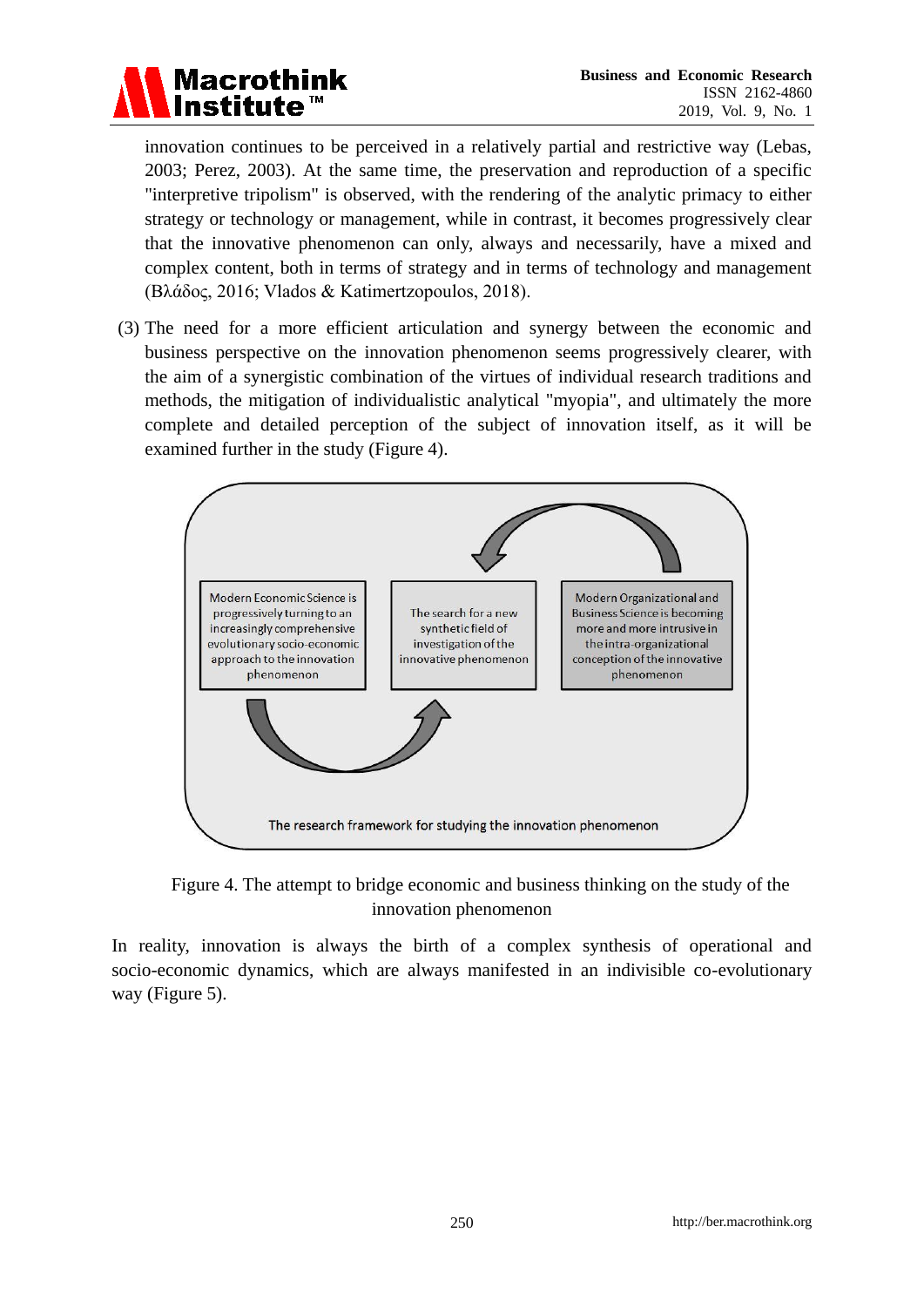



Figure 5. Innovation as a synthesis of operational and socio-economic dynamics

Therefore, this study supports the notion that ultimately, modern economic and business thinking and science would have much to gain from a theoretical focus on this co-evolutionary basis, centered on the "evolutionary heart" of the capitalist business which, in return, could bridge an analytical fertility in economic and business thinking in the study of the multiphase innovative phenomenon (Rinkinen & Harmaakorpi, 2018). In particular, this can be achieved by focusing on the physiological structure and organic evolution of the Stra.Tech.Man synthesis of the business (Βλάδος, 2016; Vlados & Katimertzopoulos, 2018).

In this evolutionary approach, the Firm ceases to be considered merely as a passive acceptor of some exogenous changes and is, at last, perceived as one of the most critical - indeed, the most critical - producer of the profound changes that invade the socio-economic reality, at all levels, through the- incessant and imperative for its survival- innovative action.

In this orientation, the Firm is ultimately perceived as an active actor and even as a major structural co-creator of the sectors of industries and the socio-economic systems that is hosted in, in "living" ecosystem conditions (Rinkinen & Harmaakorpi, 2018; Sako, 2018).

In this context of analysis, at least five critical questions pertaining to the evolutionary existence of the business are now at the center of exploring its innovative action (Figure 9):

- (1) Who and how draws the path to the future (Strategy)?
- (2) Who and how implements the function of acquiring, exploiting and using of information, knowledge and tools (Technology)?
- (3) Who and how assumes the management of its activities, organization and coordination of production (Management)?
- (4) Who and how conducts the composition of the above dimensions and the creation of innovation within (Synthesis of Strategy, Technology and Management - Stra.Tech.Man)?
- (5) Who and how guarantee the management of change and the assimilation of innovative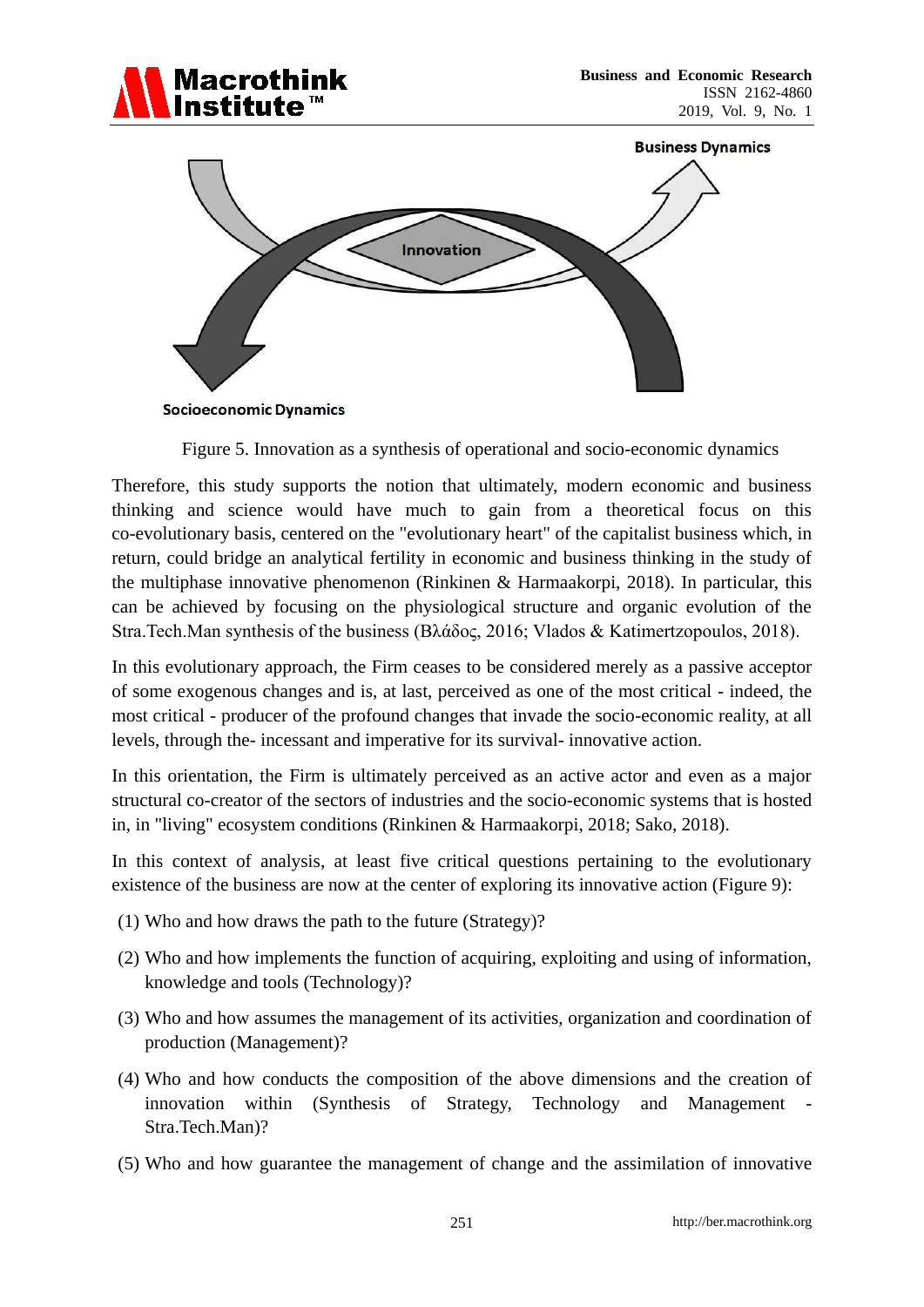

#### actions within?

On this new analytical basis, ultimately, the innovative phenomenon can be approached as an indivisible and continuous synthesis of operational and socio-economic dynamics (Figure 6).





#### **7. Central Conclusion**

According to the previous analysis, the present study concludes that the Stra.Tech.Man approach you propose has the potential to bilaterally overcome the conceptual barriers between the conceptual tradition of economic and business thinking: Since it perceives innovation as a dialectical product between the internal dynamics of enterprises organizations and, at the same time, the external dynamics of the socio - economic environment in which they operate and develop.

In this sense, the Stra.Tech.Man approach simultaneously enables a deepening of the economic perspective of innovation in terms of the political economy of the firm (Maurice & Sorge, 2000; White, 2002) and the business vision of innovation into a direction of evolutionary approach to business development dynamics in fruitful combinational terms (Dosi & Nelson, 1994; Boyer & Freyssenet, 2000).

#### **References**

Acemoglu, D., & Robinson, J. (2012). Why Nations Fail. The Origins of Power, Prosperity, and Poverty. New York: Crown.

Aghion, P., Bloom, N., Blundell, R., Griffith, R., & Howitt, P. (2005). Competition and innovation: an inverted-u relationship. *Quarterly Journal of Economics, 120*(2), 701-728. https://doi.org/10.1093/qje/120.2.701

Aghion, P., & Howitt, P. (1997). Endogenous Growth Theory. Cambridge, MA: The MIT Press.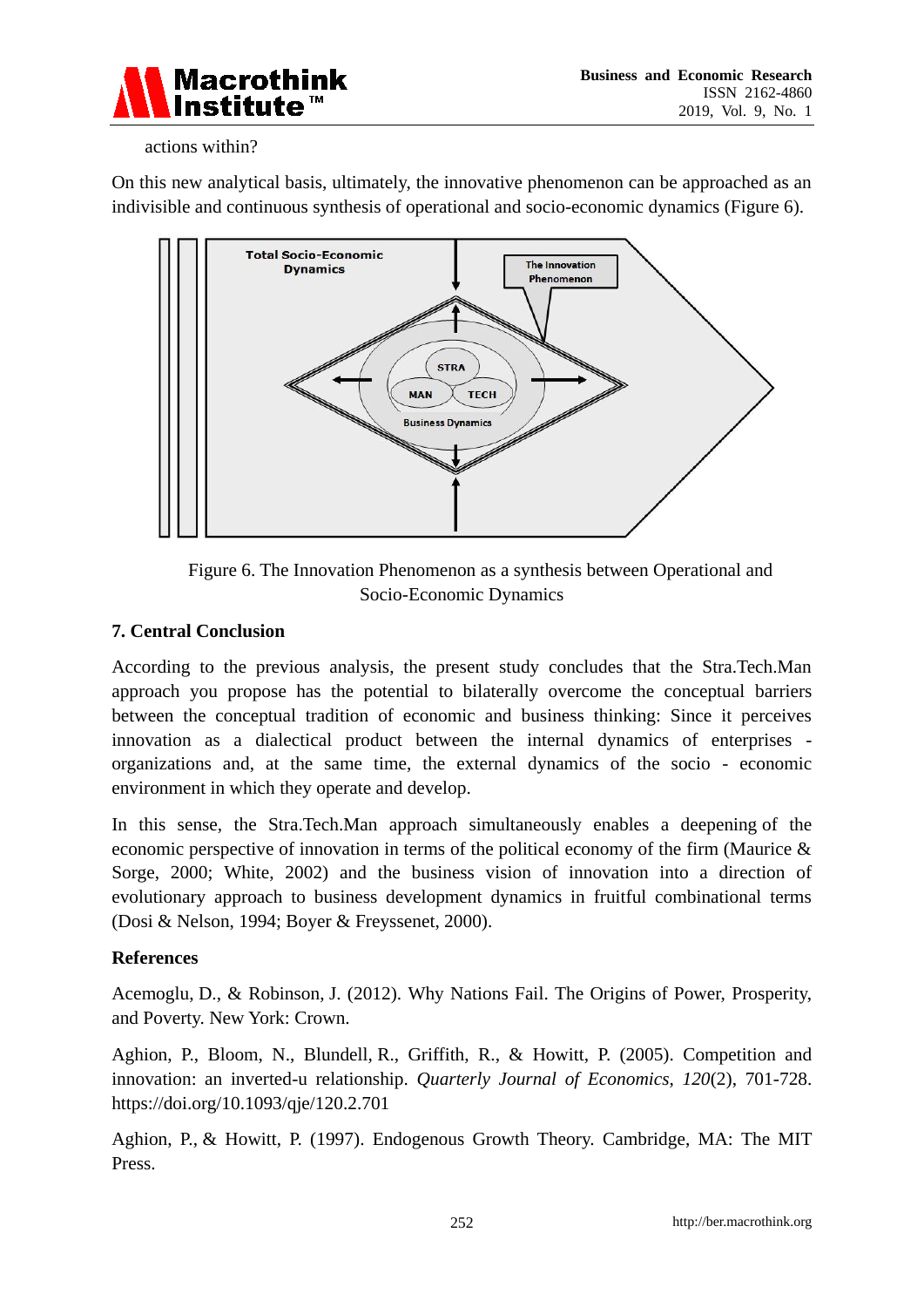

Aglietta, M., & Orléan, A. (1982). La violence de la monnaie. Paris : PUF.

Ahlstrom, D. (2010). Innovation and growth: How business contributes to society. *Academy of Management Perspective*, *24*(3), 10-23. https://doi.org/10.5465/amp.24.3.11

Amable, B., Barré, R., & Boyer, R. (1997). *Les Systèmes nationaux d'innovation à l'ère de la globalisation*. Paris: Economica.

Amable, B. (2005). Les cinq capitalismes. Paris: Seuil.

Antonelli, C. (2003). The Economics of Innovation, New Technologies, and Structural Change. London: Routledge.

Aréna, R., & Lazaric, N. (2003). La théorie évolutionniste du changement économique de Nelson et Winter. *Revue économique, 54*(2), 329-354. https://doi.org/10.2307/3503006

Arkolakis, C., Ramondo, N., Clare, A. R., & Yeaple, S. R. (2018). Innovation and production in the global economy. *American Economic Review, 108*(8), 2128-2173. https://doi.org/10.1257/aer.20141743

Aydalot, P. (1984). *Crise et Espace*. Paris: Economica.

Aydalot, P. (1986a). *Milieux Innovateurs en Europe*. Paris: Gremi.

Augustine, R. N. (1997). Reshaping an Industry: Lockheed Martin's Survival Story. *Harvard Business Review, 75*(3), 83-94.

Bartlett, A. C., & Ghoshal, S. (2002). *Managing Across Borders: The Transnational Solution*. (2nd ed.). Boston: Harvard Business Review Press.

Bassis, F. N., & Armellini, F. (2018). System of innovation and innovation ecosystem: a literature review in search of complementaries. *Journal of Evolutionary Economics, 28*(5), 1053-1080. https://doi.org/10.1007/s00191-018-0600-6

Belasco, A. J., & Stayer, C. R. (1994). *Flight of the Buffalo: Soaring to Excellence, Learning to Let Employees Lead*. New York: Warner Books.

Bennis, W. (2009). *On Becoming a Leader*. New York: Basic Books.

Bennis, W., & Goldsmith, J. (2010). *Learning to Lead: A Workbook on Becoming a Leader*. New York: Basic Books.

Billaudot, B. (1996). *L'ordre économique de la société moderne*. Paris: L'Harmattan.

Billaudot, B. (2001). *Régulation et croissance*. Une macroéconomie historique et institutionnelle. Paris: L'Harmattan.

Birkinshaw, J., Hamel, G., & Mol, M. (2008). Management innovation. *Academy of Management Review*, *33*(4), 825-845. https://doi.org/10.5465/amr.2008.34421969

Blaug, M. (2008). "British classical economics," The New Palgrave Dictionary of Economics. (2nd ed.). Cheltenham, UK/ Northampton, USA: Edward Elgar Publishing.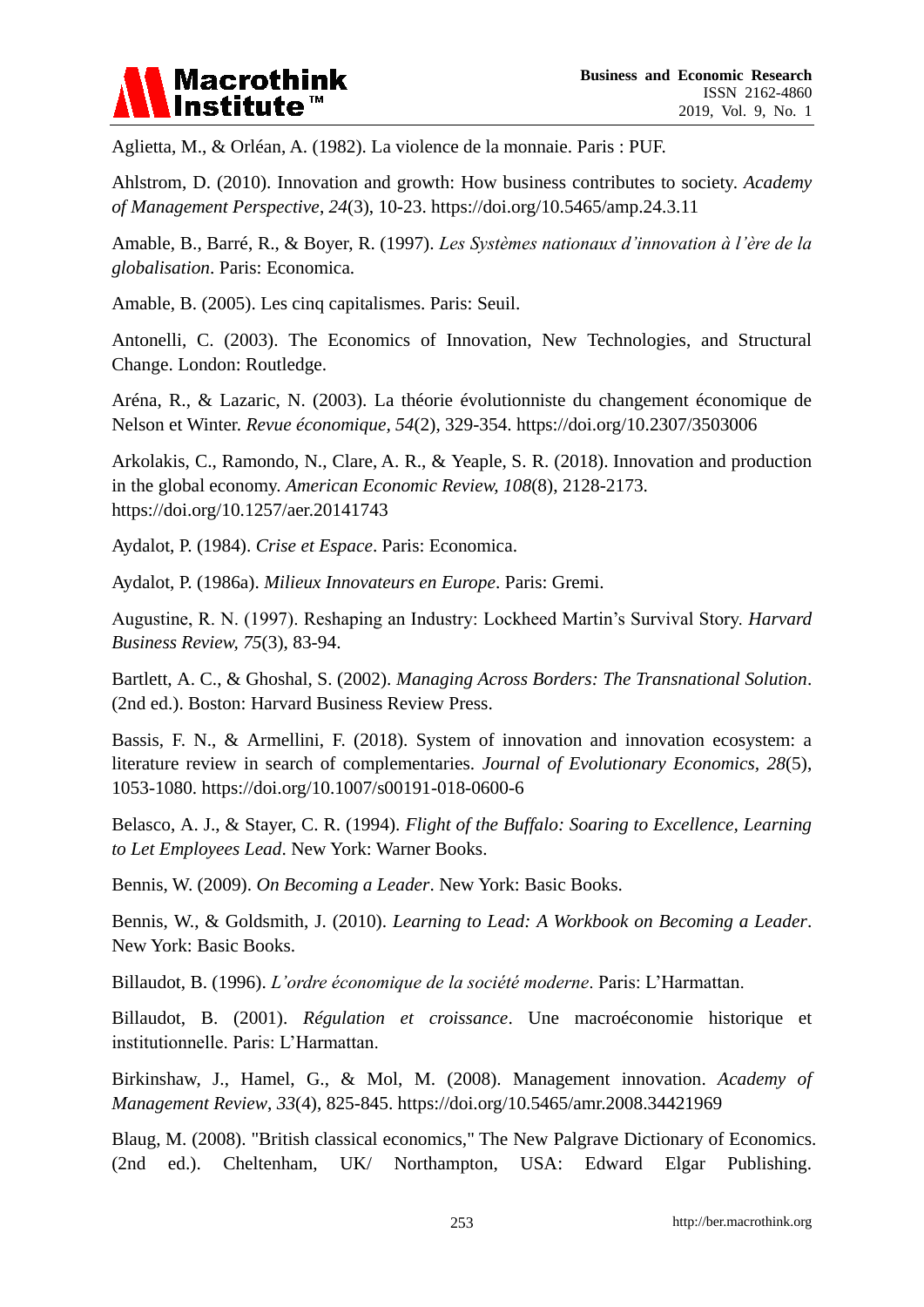

https://doi.org/10.1057/978-1-349-95121-5\_99-2

Boonstra, J. J., & Vink, M. J. (1996). Technological and organizational innovation: A dilemma of fundamental change and participation*. European Journal of Work and Organizational Psychology, 5*(3), 351-376. https://doi.org/10.1080/13594329608414865

Boyer, R., & Didier, M. (1998). *Relancer une dynamique de la croissance durable par l'innovation, rapport pour le Conseil d'analyse économique*. Paris : La Documentation fran caise.

Boyer, R., & Freyssenet, M. (2000). *Les Mod des productifs*. Paris : La Découverte, collection Repères.

Boyer, R. (2004). *Théorie de la régulation, 1. Les fondamentaux*. Paris : La Découverte, collection Repères.

Bremmer, I. (2014). The New Rules of Globalization. *Harvard Business Review, 92*(1), 103-107.

Brynjolfsson, E., & Mc Afee, A. (2015). *Le Deuxième Âge de la machine: travail et prospérité à l'heure de la révolution technologique*. Paris: Odile Jacob.

Carlino, G., & Kerr, W. (2015). Agglomeration and innovation. In Duranton, G., Henderson, J. V., & Strange, W (Eds.), *Handbook of Regional and Urban Economics, 5A,* (pp.349-404). Amsterdam: Elsevier. https://doi.org/10.1016/B978-0-444-59517-1.00006-4

Castoriades, C. (1987). The Imaginary Institution of Society. Campridge, UK/Massachusetts, USA: Polity Press.

Cerne, M., Jaklic, M., & Skerlavaj, M. (2016). Management innovation enters the game: Re-considering the link between technological innovation and financial performance. *Innovation: Organization & Management, 17*(4), 429-449. https://doi.org/10.1080/14479338.2015.1126530

Chandler, A. D. (1990). *Scale and Scope*. The Dynamics of Industrial Capitalism. Cambridge, Massachusetts: Belknap Press (Harvard University Press).

Chaney, T. (2016). Networks in international trade. In Bramoullé, Y., Galeotti, A., & Rogers, B. (Eds.), *Oxford Handbook of the Economics of Networks* (pp. 754-775). Oxford: Oxford University Press.

Christensen, Μ. C., & Boyer, L. J. (1995). Disruptive Technologies: Catching the Wave. *Harvard Business Review, 73*(1), 43-53.

Christensen, M. C., & Raynor, E. M. (2003). *The Innovator's Solution: Creating and Sustaining Successful Growth*. Boston: Harvard Business Review Press.

Christensen, M. C., Dillon, K., & Hall, T. (2016). *Competing Against Luck: The Story of Innovation and Customer Choice*. New York: Harper Business School Press.

Clarke, T., & Clegg, S. (2000). *Changing Paradigms*. London: Harper Collins.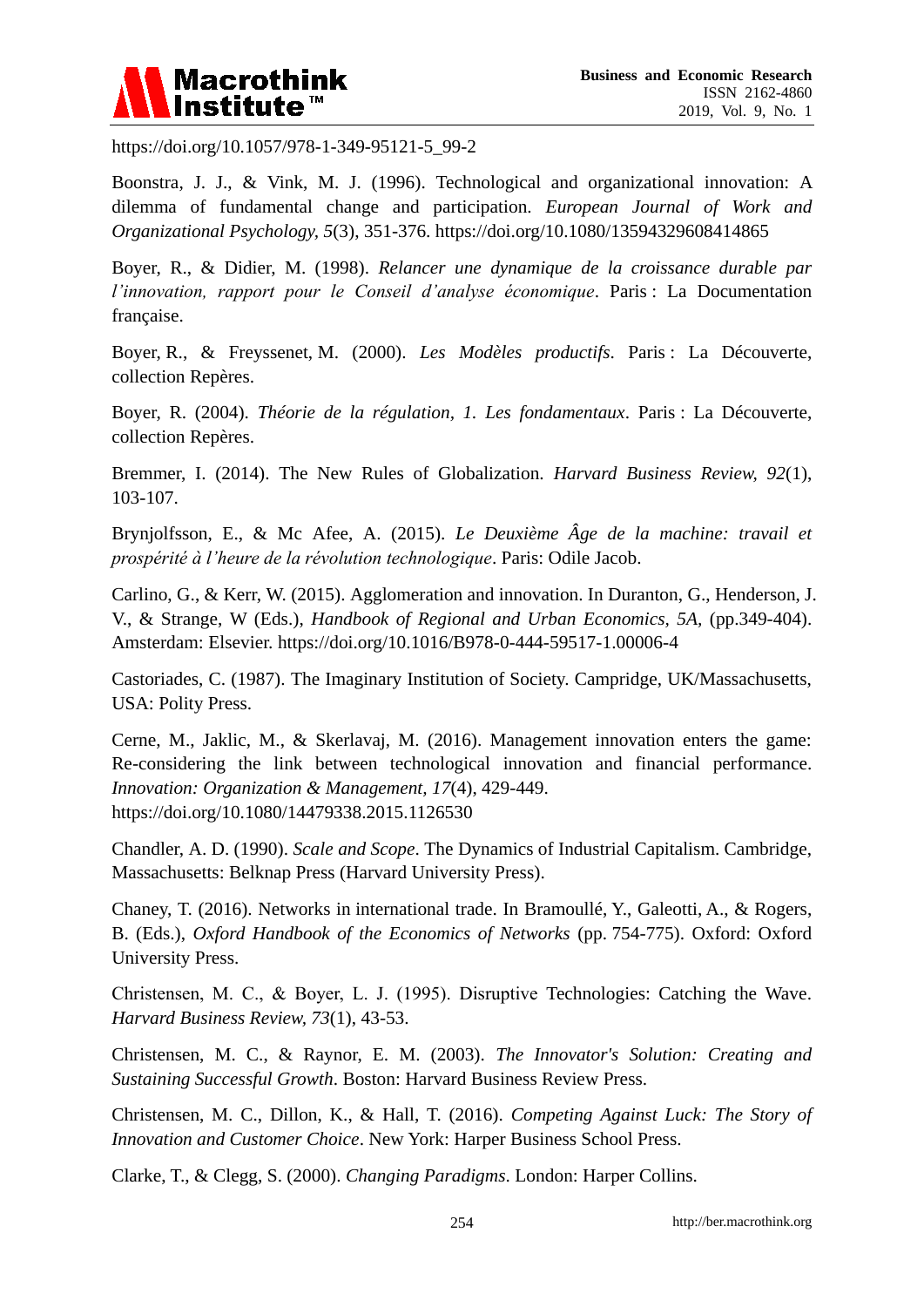

Clément, C. L., & Lelarge, C. (2006). *L'innovation dans l'industrie: une contribution forte à la croissance de la productivité globale*. Le 4-pages, SESSI, n◦ 224.

Coriat, B., & Weinstein, O. (1995). *Les nouvelles théories de l'entreprise*. Paris: Le Livre de Poche.

Crainer, S., & Dearlove, D. (2005). Η Επιχείρηση στη Νέα Εποχή: Μιλούν οι κορυφαίοι του Μάνατζμεντ. Αθήνα: Εκδόσεις Κριτική.

Crossan, M., & Apaydin, M. (2009). A Multi-Dimensional Framework of Organizational Innovation: A Systematic Review of the Literature. *Journal of Management Studies, 47*(6), 1154-1191. https://doi.org/10.1111/j.1467-6486.2009.00880.x

Damanpour, F. (2010). An integration of research findings of effects of firm size and market competition on product and process innovations. *British Journal of Management*, *21*(4), 996-1010. https://doi.org/10.1111/j.1467-8551.2009.00628.x

Damanpour, F. (2016). Organizational Innovation. *Oxford Research Encyclopedia of Business and Management*. USA: Oxford University Press.

Dasgupta, P., & David, P. (1994). Towards a new economics of science. *Research Policy, 23*(5), 487-521. https://doi.org/10.1016/0048-7333(94)01002-1

Deakins, D., & Freel, M. (2007). Επιχειρηματικότητα. Αθήνα: Εκδόσεις Κριτική.

Dertouzos, L. M., Lester, K. R., & Solow, M. R. (1989). *Made In America: Regaining the Productive Edge*. Cambridge: MIT Press.

Dienstag, F. J. (2006). *Pessimism: Philosophy, Ethic, Spirit*. New Jersey: Princeton University Press.

Dogan, M. (2001). Paradigms in the Social Sciences. In Smeltser, J. N., & Baltes, P. B. (Eds.), *International Encyclopedia of the Social and Behavioral Sciences, 16* (New-Per), (pp.11023-11027). Amsterdam: Elsevier. https://doi.org/10.1016/B0-08-043076-7/00782-8

Dosi, G., & Nelson, R. (1994). An Introduction to Evolutionary Theories in Economics. *Journal of Evolutionary Economics, 4*(3), 153-172. https://doi.org/10.1007/BF01236366

Durand, R. (2000). *Entreprise et évolution économique*. Paris: Belin.

Edersheim, H. E. (2007). *The Definitive Drucker*. New York: McGraw-Hill.

Edquist, C., & Hommen, L. (2008). *Small Country Innovation System: Globalization, Change and Policy in Asia and Europe*. U.K.: Edward Elgar. https://doi.org/10.4337/9781847209993

Eisenhardt, K., & Martin, J. A. (2000). Dynamic capabilities: What are they? *Strategic Management Journal, 21*, 1105-1121.

https://doi.org/10.1002/1097-0266(200010/11)21:10/11<1105::AID-SMJ133>3.0.CO;2-E

Fagerberg, J., Fosaas, M., & Sapprasert, K. (2012). Innovation: Exploring the knowledge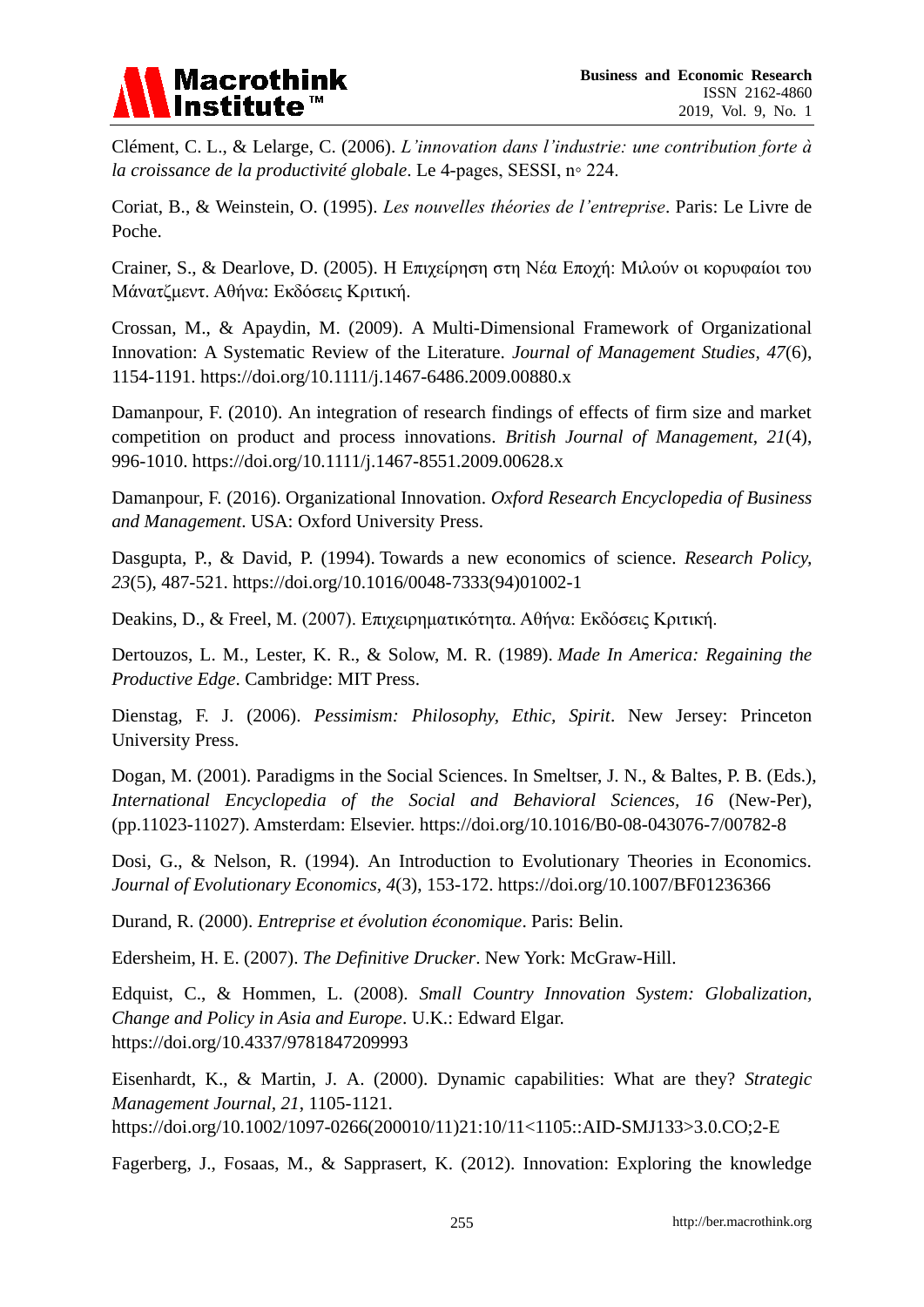

base. *Research Policy, 41*(7), 1132-1153. https://doi.org/10.1016/j.respol.2012.03.008

Fonseca, J. (2002). *Complexity and Innovation in Organizations: Complexity and Emergence in Organizations*. London: Routledge. https://doi.org/10.4324/9780203279267

Freeman, C., & Soete, S. (1994). *Work for All or Mass Unemployment? Computerized Technical change into 21st Century*. London/New York: Pinter Publishers.

Freeman, C. (1995). The 'National System of Innovation' in historical perspective. *Cambridge Journal of Economics, 19*(1), 5-24.

Freeman, C., & Soete, L. (1997). *The Economics of Industrial Innovation*. Cambridge: MIT Press.

Freeman, C. (2002). Continental, national and sub-national innovation system-complementarity and economic growth. *Research Policy, 31*(2), 191-211. https://doi.org/10.1016/S0048-7333(01)00136-6

Gabrié, H., & Jacquier, J. L. (1994). *La Théorie moderne de l'entreprise*. Paris: Economica.

Geels, F. (2005). *Technological Transitions and System Innovations: A Co-Evolutionary and Socio-Technical Analysis*. UK: Edward Elgar. https://doi.org/10.4337/9781845424596

Ghoshal, S., & Bartlett, A. C. (1999). *The Individualized Corporation: A Fundamentally New Approach to Management*. New York: Harper Business.

Gibson, R. (1998). *Rethinking the Future: Rethinking Business Principles, Competition, Control and Complexity, Leadership, Markets and the World*. London: Nicholas Brealey Publishing.

Godin, B. (2015). *Innovation contested: The idea of innovation over the centuries*. London: Routledge. https://doi.org/10.4324/9781315855608

Goleman, D. (1998). The emotional intelligence of leaders. *Leader to Leader Institute, 10*, 20-26. https://doi.org/10.1002/ltl.40619981008

Goleman, D. (2005). *Emotional intelligence: Why it Can Matter More Than IQ*. (10th ed.). New York: Batman Dell.

Gordon, R. (2016). *The Rise and Fall of American Growth*. New Jersey: Princeton University Press. https://doi.org/10.1515/9781400873302

Guellec D., & Paunov, C. (2017). *Digital innovation and the distribution of income* (NBER Working Paper No.23987). U.S: National Bureau of Economic Research. https://doi.org/10.3386/w23987

Guillaume. H. (1998). *Technologie et innovation, rapport pour le gouvernement*. Paris: La Documentation Française.

Grant, R. M., & Baden-Fuller, C. (2004). A knowledge accessing theory of strategic alliances. *Journal of Management Studies, 41*(1), 61-84.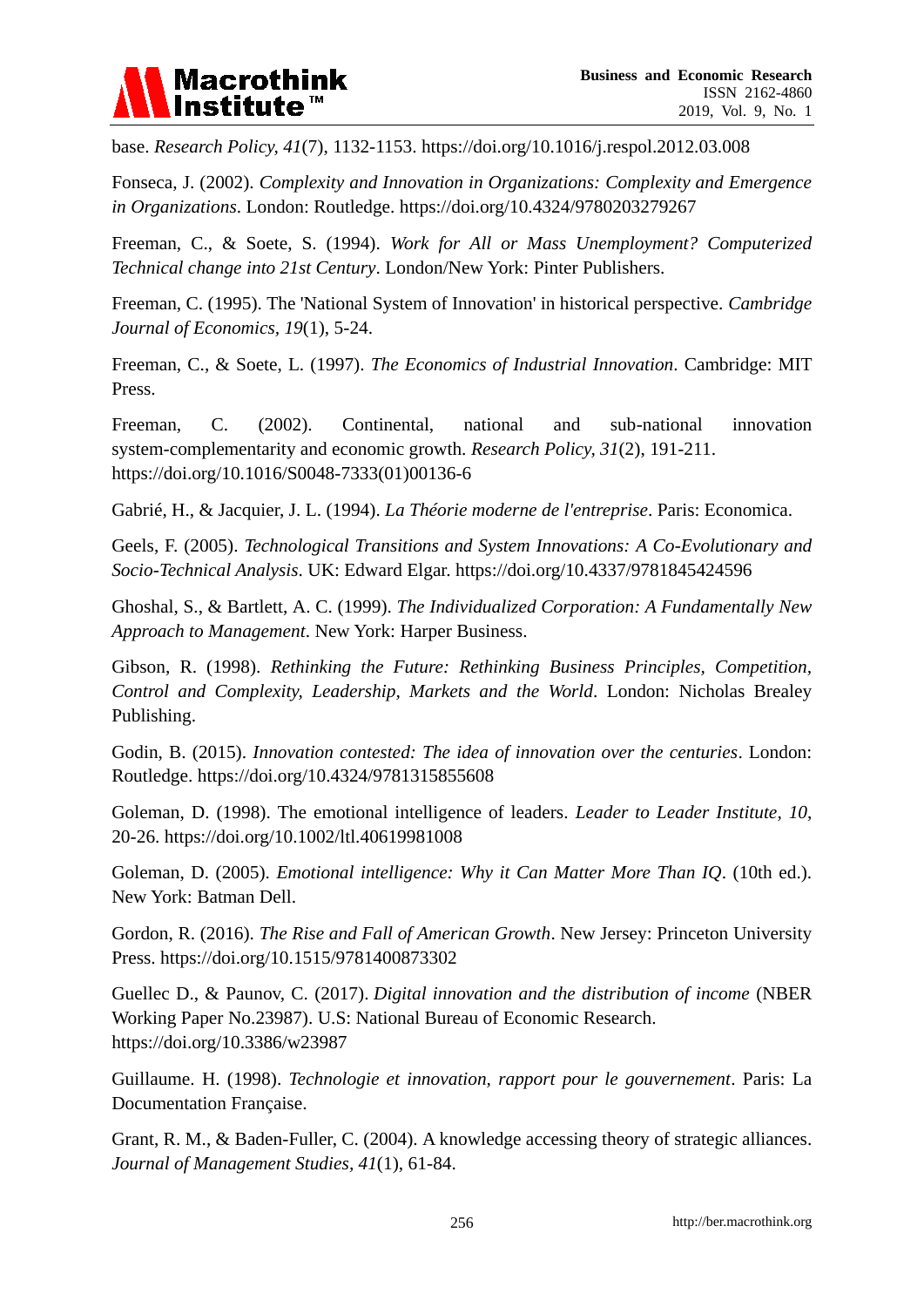

https://doi.org/10.1111/j.1467-6486.2004.00421.x

Hamel, G. (2000). *Leading The Revolution*. USA: Penguin Books.

Hamel, G. (2003). Οδηγώντας την Επανάσταση. Αθήνα: Εκδόσεις Κλειδάριθμος.

Hamel, G. (2006). The why, what and how of management innovation. *Harvard Business Review, 84*(2), 72-84.

Hammer, M., & Champy, J. A. (1993). *Reengineering the Corporation: A Manifesto for Business Revolution*. New York: Harper Business Books. https://doi.org/10.1016/S0007-6813(05)80064-3

Hanson, G., Lind, N., & Muendler, M. (2015). *The dynamics of comparative advantage*. (NBER Working Paper No. 21753). U.S: National Bureau of Economic Research. https://doi.org/10.3386/w21753

Hayek, A. F. (1941). *The Pure Theory of Capital*. Chicago: University of Chicago Press.

Hobsbawn. J. E. (2017). Εισαγωγή στο Κομμουνιστικό Μανιφέστο. Αθήνα: Εκδόσεις Πλέθρον.

Howe, J. (2009). *Crowdsourcing: Why the Power of the Crowd Is Driving the Future of Business*. U.S: Crown Business.

Kanter, M. S. (2006). *Confidence: How Winning Streaks and Losing Streaks Begin and End*. U.S: Crown Business.

Kanter, M. S. (2009). *SuperCorp: How Vanguard Companies Create Innovation, Profits, Growth, and Social Good*. U.S: Crown Business.

Kashan, J. A., & Mohannak, K. (2017). The Role of Knowledge Integration in Capability Development and Emergence of Innovation Ecosystem. *International Journal of Innovation and Technology Management, 14*(5). https://doi.org/10.1142/S0219877017500274

Katimertzopoulos, F., & Vlados, C. M. (2017). Local support mechanisms for entrepreneurship: The approach of local development and innovation institutions. *International Journal of Business and Economic Sciences Applied Research, 10*(1), 30-41. https://doi.org/10.25103/ijbesar.101.04

Kauffman, A. S. (1993). *The Origins of Order: Self-Organization and Selection in Evolution*. New York: Oxford University Press.

Keynes, J. M. (2001). Η γενική θεωρία της απασχόλησης, του τόκου και του χρήματος. Αθήνα: Εκδόσεις Παπαζήση.

Kim, C. W., & Mauborgne, R. (2005). *Blue Ocean Strategy: How to Create Uncontested Market Space and Make Competition Irrelevant*. Boston: Harvard Business Review Press.

Krugman, P. (1990). *Rethinking International Trade*. Cambridge: MIT Press. https://doi.org/10.7551/mitpress/5933.001.0001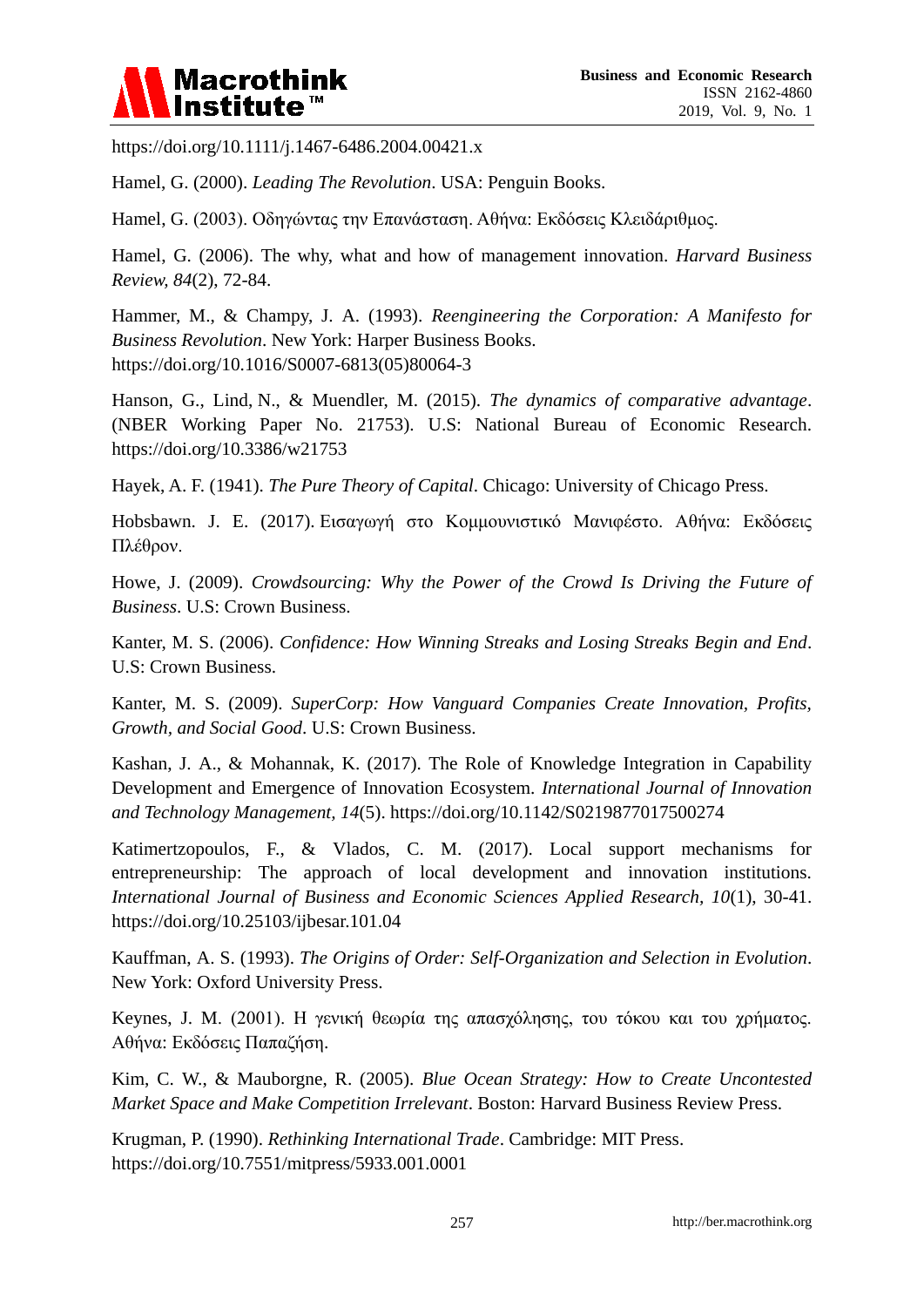

Krugman, P. (2014, June 16). *Creative Destruction Yada Yada*. The New York Times.

Kuhn, S .T. (2012). *The Structure of Scientific Revolutions. 50th anniversary. (*4th ed.). Chicago: University of Chicago Press.

https://doi.org/10.7208/chicago/9780226458144.001.0001

Leadbeater, C. (2009). *We-Think: Mass innovation, not mass production*. UK: Profile Books.

Lebas, C. (2003). La théorie évolutionniste de la firme ; état des lieux raisonné et implications pour l'analyse stratégique. WP, centre Walras, université Lyon 2. Cambridge : Cambridge University Press.

Lepore, J. (2014, June 23). *Annals of enterprise: The disruption machine: What the gospel of innovation gets wrong*. The New Yorker.

Li, Y., Lee, S., Li, X., & Liu, Y. (2010). Knowledge codification, exploitation, and innovation: The moderating influence of organizational controls in Chinese firms. *Management and Organization Review*, *6*(2), 219-241. https://doi.org/10.1111/j.1740-8784.2010.00179.x

Marin, A., Navas-Aleman, L., & Perez, C. (2015). Natural Resource Industries as a Platform for the Development of Knowledge Intensive Industries, Tijdschrift voor economische en sociale geografie. *Journal of Economic and Social Geography, 106*(2), 154-168.

Markides, C. C., & Geroski, A. P. (2004). F*ast Second: How Smart Companies Bypass Radical Innovation to Enter and Dominate New Markets*. USA: Jossey-Bass.

Markides, C. C. (2008). *Game-Changing Strategies: How to Create New Market Space in Established Industries by Breaking the Rules*. USA: Jossey-Bass.

Marshall, A. (1890). *Principles of Economics*. (1st ed.). London: Macmillan.

Marx, K. (1955). *The Poverty of Philosophy*. Moscow: Progress Publishers.

Marx, K. (1976). *Das Kapital, Harmondsworth*. USA: Penguin Books.

Maurice, M., & Sorge, M. (2000). *Embedding Organizations*. Amsterdam/Philadelphie: John Benjamin's Publishing Company. https://doi.org/10.1075/aios.4

Menard, C. (1994). *L'Economie des Organisations*. Paris, La Decouverte.

Metcalfe, S., & Georghiou, L. (1997). *Equilibrium and Evolutionary Foundations of Technology Policy.* (CRIC Discussion Paper No 3). Centre for Research on Innovation and Competition. Manchester: University of Manchester.

Narayanan, V. K. (2000). *Managing Technology and Innovation for Competitive Advantage*. London: Pearson.

Narayanan, V. K., & O'Connor, C. G. (2010). *Encyclopedia of Technology and Innovation Management*. New Jersey: Wiley-Blackwell.

Nonaka, I., & Konno, N. (1998). The concept of Ba: Building for knowledge creation. *California Management Review, 40*(3), 40-54. https://doi.org/10.2307/41165942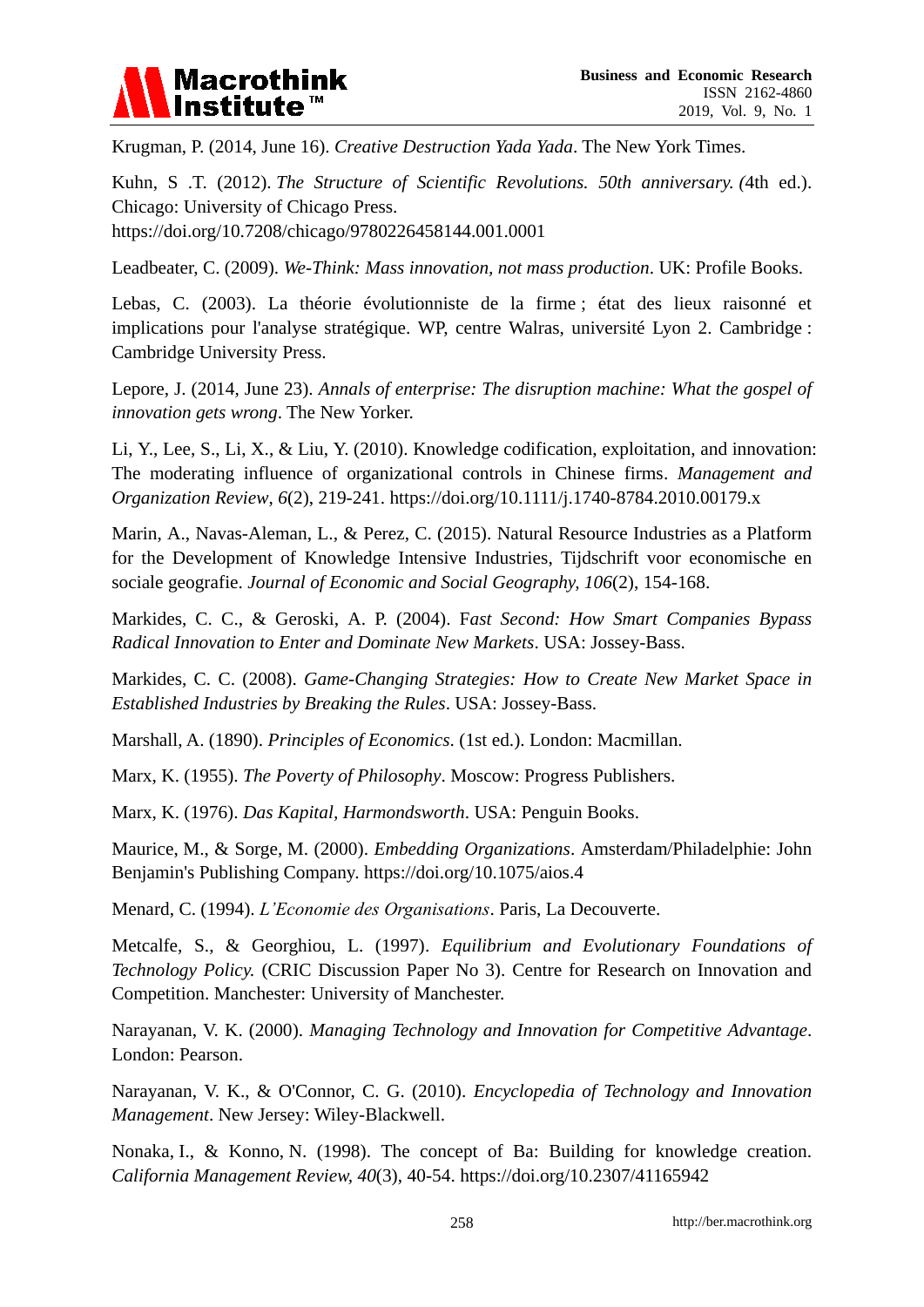

OECD, (1997). National Innovation Systems. Paris: OECD Publications.

OCDE, (2014a). Examens des politiques d'innovation. Paris: OECD Publications.

OCDE, (2014b). *New sources of growth: knowledge-based capital*. Paris: OECD Publications.

OCDE, (2016). *Science, technology and innovation outlook*. Paris: OECD Publications. https://doi.org/10.1787/sti\_in\_outlook-2016-en

Parkin, M. (1997). *Microeconomics*. (4th ed.). Boston: Addison Wesley.

Patel, P., & Pavitt, K. (1994). The Nature and Economic Importance of National Innovation Systems. *STI Review, OECD, 14*, 9-32.

Paunov, C. (2012). The global crisis and firms' investments in innovation. *Directorate for Science, Technology and Industry, OECD, 41*(1), 24-35. https://doi.org/10.1016/j.respol.2011.07.007

Perez, C. (1983). Structural change and assimilation of new technologies in the economic and social systems. *Futures, 15*(5), 357-375. https://doi.org/10.1016/0016-3287(83)90050-2

Perez, C. (2013). Unleashing a golden age after the financial collapse: Drawing lessons from history. *Environmental Innovations and Societal Transitions, 80*(1), 11-23. https://doi.org/10.1016/j.eist.2012.12.004

Pérez, R. (2003). *La Gouvernance de l'entreprise, La Découverte*. Paris : Collection Repères.

Porter, M. E. (1990). The Competitive Advantage of Nations. *Harvard Business Review, 68*(2), 73-93. https://doi.org/10.1007/978-1-349-11336-1

Porter, M. E. (1996). What is a strategy?. *Harvard Business Review, 74*(6), 61-78.

Porter, M. E., & Heppelmann, J. E. (2014). How Smart, Connected Products are Transforming Competition. *Harvard Business Review, 92*(11), 64-88.

Porter, M. E., & Heppelmann, J. E. (2015) How Smart, Connected Products are Transforming Companies. *Harvard Business Review, 93*(10), 96-112.

Prahalad, C. K. (2004). *The Future of Competition: Co-Creating Unique Value*. Boston: Harvard Business School Press.

Prax, J. Y. (2007). *Le manuel du knowledge management*. (2<sup>e</sup> éd.). Paris: Dunod.

Robbins, P. S., & Judge, A. T. (2011). Οργανωσιακή συμπεριφορά: Βασικές Έννοιες και Σύγχρονες Προσεγγίσεις. Αθήνα: Εκδόσεις Κριτική.

Ricardo. D. (2002). Αργές πολιτικής οικονομίας και φορολογίας. Επιμέλεια - Μετάφραση: Νικηφόρος Σταματάκης. Αθήνα: Εκδόσεις Παπαζήση.

Ridderstråle, J., & Wilcox, M. (2009). *Re-energizing the Corporation: How Leaders Make Change Happen.* New Jersey: John Wiley & Sons.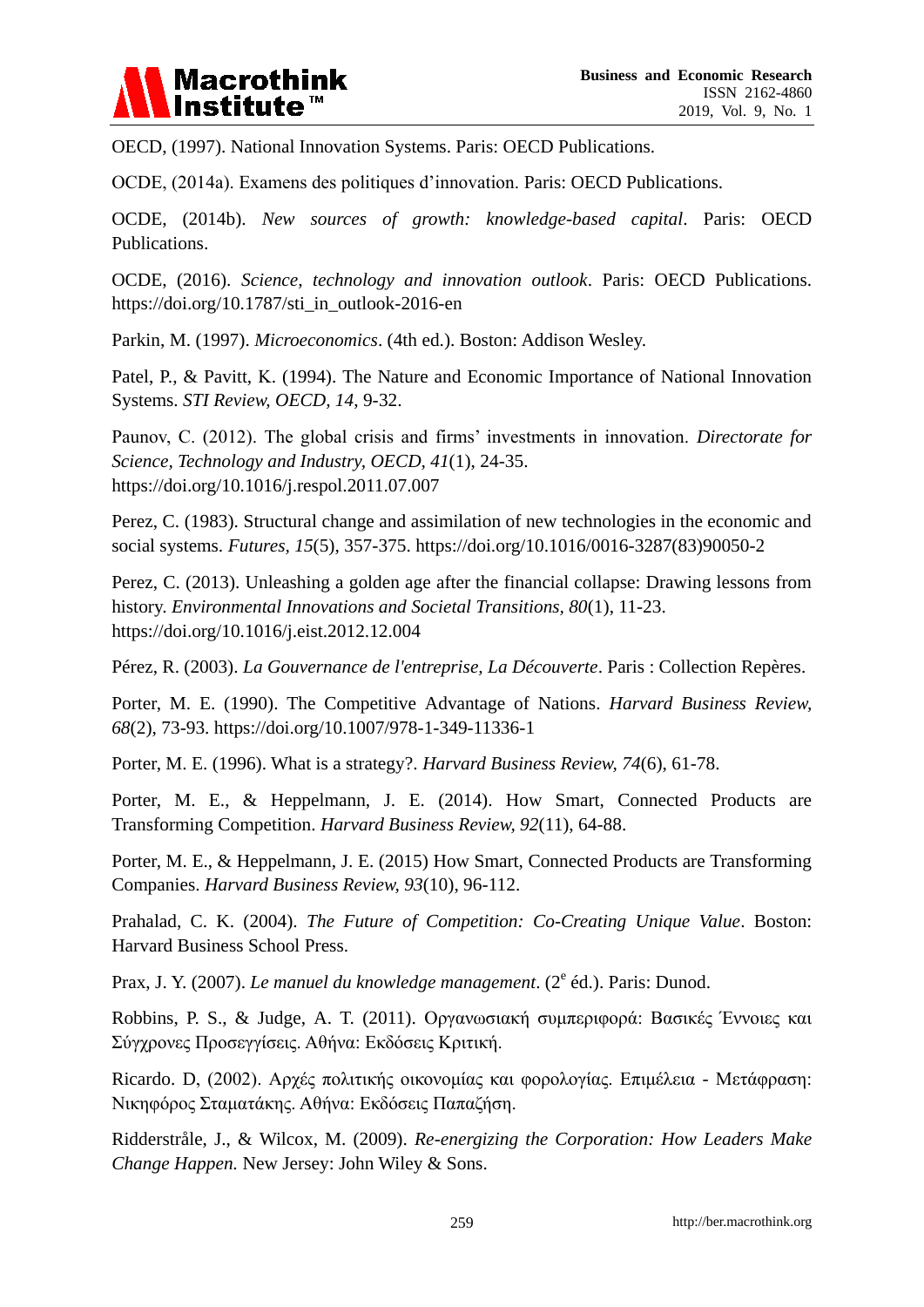

Rinkinen, S., & Harmaakorpi, V. (2018). The business ecosystem concept in innovation policy context: building a conceptual framework. *Innovation: The European Journal of Social Science Research, 31*(3), 333-349. https://doi.org/10.1080/13511610.2017.1300089

Sako, M. (2018). Business ecosystem: how do they matter for innovation?. *Communications of the ACM, 61*(4), 20-22. https://doi.org/10.1145/3185780

Scherer, F. M. (1984). *Innovation and Growth. Schumpeterian Perspectives*. Cambridge, MA: MIT Press.

Schilling, M. A. (2008). *Strategic management of technological innovation*. New York: McGraw-Hill Irwin.

Screpanti, E., & Zamagni, S. (2005). *An Outline of the History of Economic Thought*. New York: Oxford University Press. https://doi.org/10.1093/0199279144.001.0001

Shacle, G.L.S. (1967). *The Years of High Theory*. London: Cambridge University Press.

Simon, H. (1982). *Models of Bounded Rationality*. Cambridge, MA: The M.I.T Press.

Skousen, M. A. (2008). Classical Economics. In Hamowy, Ronald. (Eds.), *The Encyclopedia of Libertarianism* (pp.71-73). Thousand Oaks, CA: SAGE. https://doi.org/10.4135/9781412965811.n47

Slaboch, W. M. (2018). *A Road to Nowhere: The Idea of Progress and Its Critics*. USA: The University of Pennsylvania.

Smith, A. (2000). The Wealth of Nations / Adam Smith; introduction by Robert Reich; edited, with notes, marginal summary, and enlarged index by Edwin Cannan. New York: Modern Library.

Schumpeter, A. J. (1942). Capitalism, socialism and democracy. United States: Harper & Brothers.

Schumpeter, A. J. (1949). Historical Approach to the Analysis of Business Cycles. In National Bureau of Economic Research (NBER). *Proceedings of the Conference on Business Cycle Research.* US: NBER.

Schumpeter, A. J. (1951). *Ten great economists: from Marx to Keynes*. New York: Oxford University Press.

Tapscott, D., & Williams, D. A. (2010). *Wikinomics: How Mass Collaboration Changes Everything*. USA: Portfolio.

Uchupalanan, K. (2000). Competition and information technology-based innovation in banking services. *International Journal of Innovation Management, 4*(4), 455-489. https://doi.org/10.1142/S1363919600000238

Veltz, P. (2000). *Le Nouveau Monde industriel*. Paris: Gallimard.

Vlados, Ch., & Katimertzopoulos, F. (2018). Assessing Meso and Micro-Competitiveness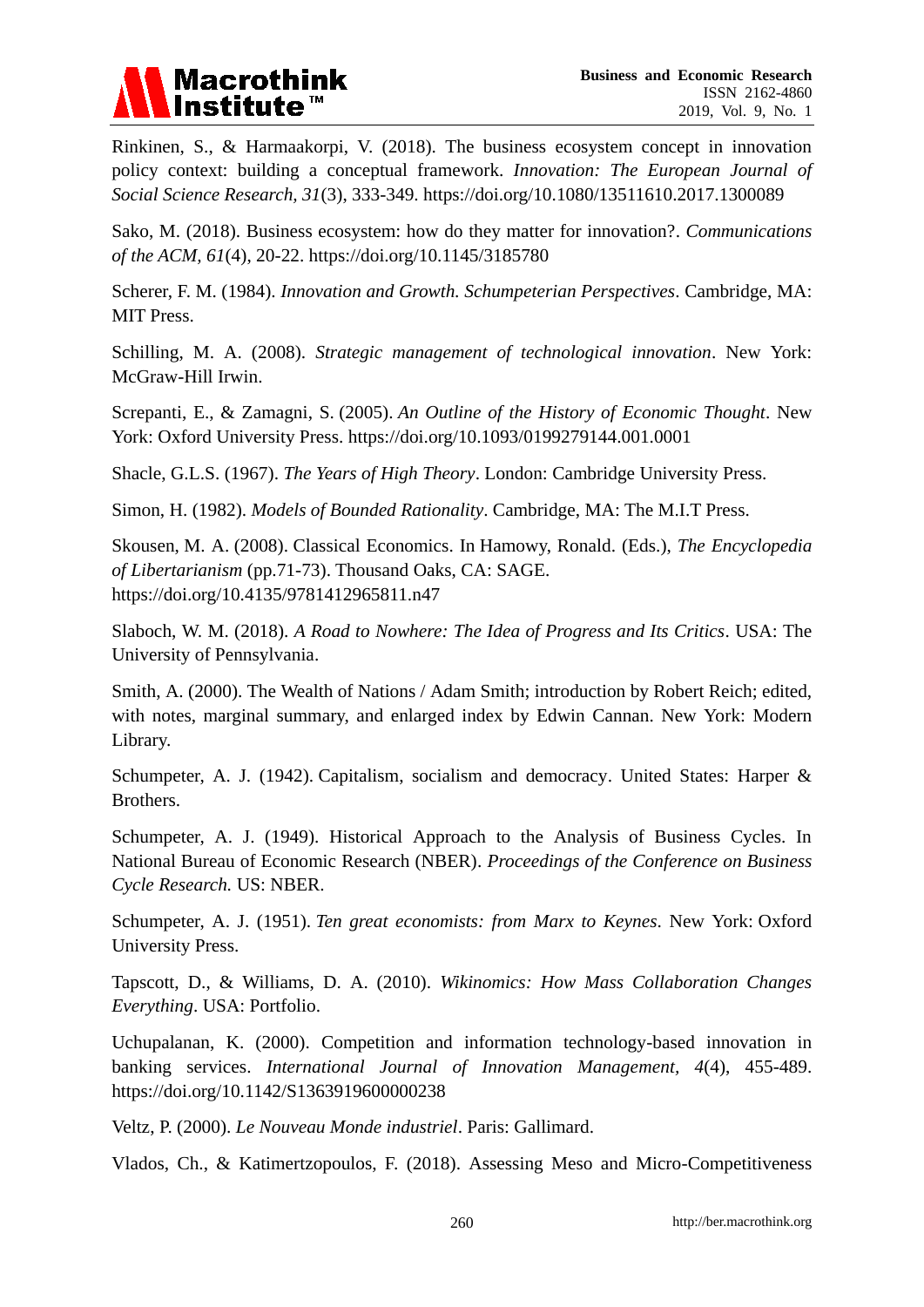

Boosting Policies, in Stra.Tech.Man Terms. *International Journal of Business and Social Research, 8*(9), 1-15.

Volberda, H. W., Van Den Bosch, F. A., & Mihalache, O. R. (2014). Advancing management innovation: Synthesizing processes, levels of analysis, and change agents. *Organization Studies, 35*(9), 1245-1264. https://doi.org/10.1177/0170840614546155

Walker, R. M., Damanpour, F., & Devece, C. A. (2011). Management innovation and organizational performance: Mediating role of planning and control. *Journal of Public Administration Research and Theory*, *21*(2), 367-386. https://doi.org/10.1093/jopart/muq043

Walker, R., Chen, J., & Aravind, D. (2015). Management innovation and firm performance: An integration of research findings. *European Management Journal, 33*(5), 407-422. https://doi.org/10.1016/j.emj.2015.07.001

Walras, L. (2010). *Elements of Pure Economics.* (Paperback 1st ed.). London: Routledge.

Weeks, M. (2015). Is disruption theory wearing new clothes or just naked? Analyzing recent critiques of disruptive innovation theory. *Innovation, 17*(4), 417-428. https://doi.org/10.1080/14479338.2015.1061896

White, H. C. (2002). *Markets from Networks: Socioeconomic Models of Production*. New Jersey: Princeton.

Williamson, O. E., & Winter, G. S. (1991). *The Nature of the Firm: Origins Evolution and Development*. New York: Oxford University Press.

Weinberger, J. (1976). Science and Rule in Bacon's Utopia: An Introduction to the Reading of the New Atlantis. *The American Political Science Review, 70*(3), 865-885. https://doi.org/10.2307/1959872

Weintraub, R. E. (2007). *Neoclassical Economics. The Concise Encyclopedia of Economics*. Indiana, USA: Library of Economics and Liberty.

Wolfe, R. (1994). Organizational Innovation: Review, Critique, and Suggested Research Directions. *Journal of Management Studies, 31*(26), 405-431. https://doi.org/10.1111/j.1467-6486.1994.tb00624.x

Wolfe, R., Wright, P., & Smart, D. (2006). Radical HRM Innovation and Competitive Advantage: The Moneyball Story. *Human Resource Management Journal, 45*(1), 111-145. https://doi.org/10.1002/hrm.20100

Wooldridge, A., & Micklethwait, J. (2011). *The Right Nation: Why America is Different*. U.K: Penguin.

Zhou, M., & Sun, Y. (2016). Editorial — Strategy and Execution of Innovation and Entrepreneurship. *International Journal of Innovation and Technology Management, 13*(3). https://doi.org/10.1142/S0219877016020016

Βλάδος, Χ. Μ. (2006). Η δυναμική της παγκοσμιοποίησης και οι επιχειρήσεις στην Ελλάδα.